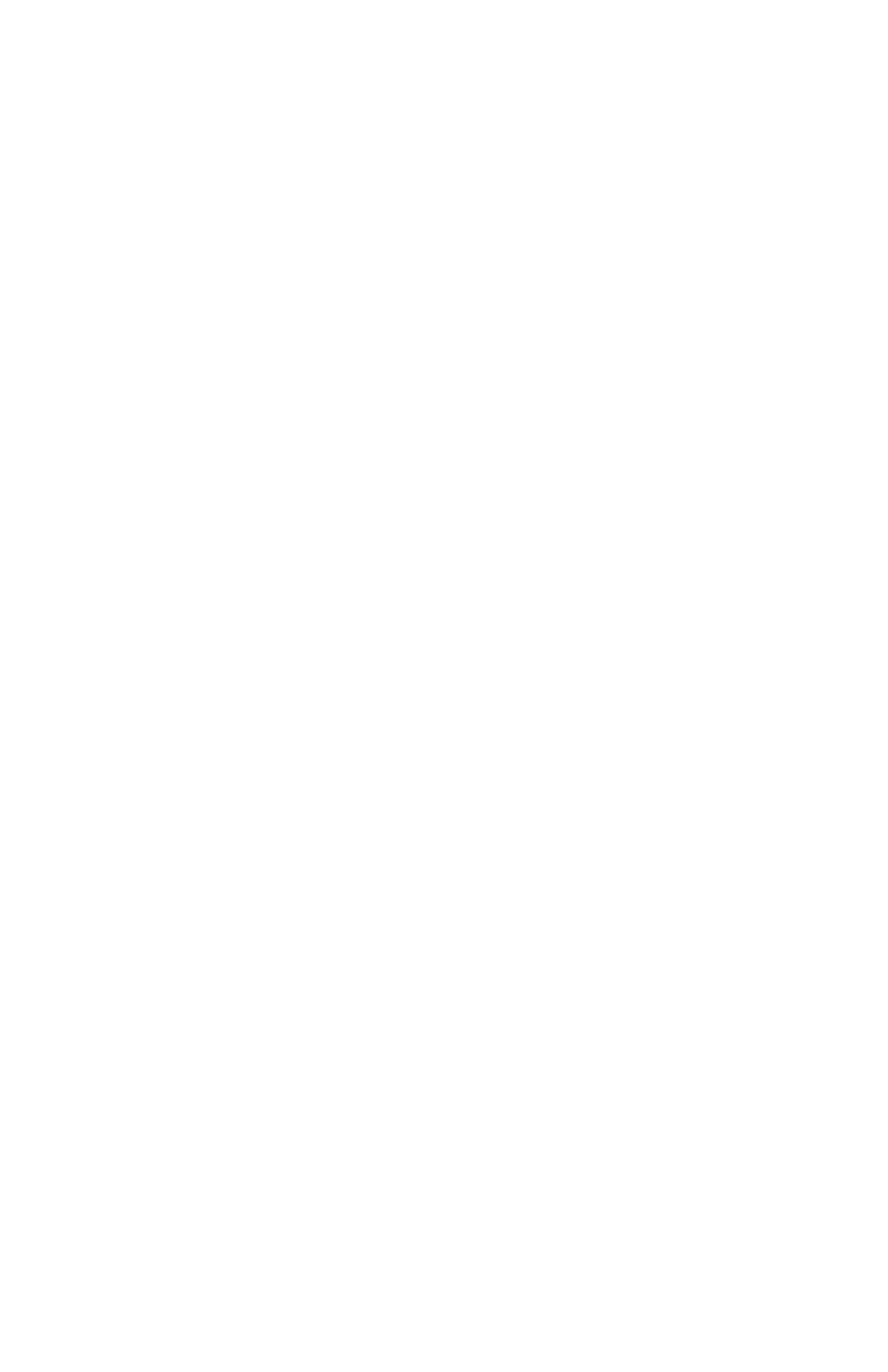# **PRESIDENT'S MESSAGE**

Dear Graduate,

On behalf of the Saskatchewan Indian Institute of Technologies and our Board of Governors, it is my pleasure to congratulate you on the successful completion of your program.

You have overcome great challenge and adversity, and have worked so hard to get here. All of your determination and perseverance has paid off. Your passion and commitment to your academic success is something that we all celebrate with you.

We are humbled that you chose to study at SIIT, and we hope that as you look back, you feel proud of all you have accomplished, all you have learned, and the new friendships you have made along the way.

We would like to extend our congratulations to your family, friends, and your community, for their continued support during your studies.

You are joining an alumni network of over 65,000 SIIT graduates who continue to strengthen our Institute, communities, province, and our Nations.

Wishing you health and happiness as you continue on your journey.

All the best,

Riel Bellegarde

President & CEO Saskatchewan Indian Institute of Technologies

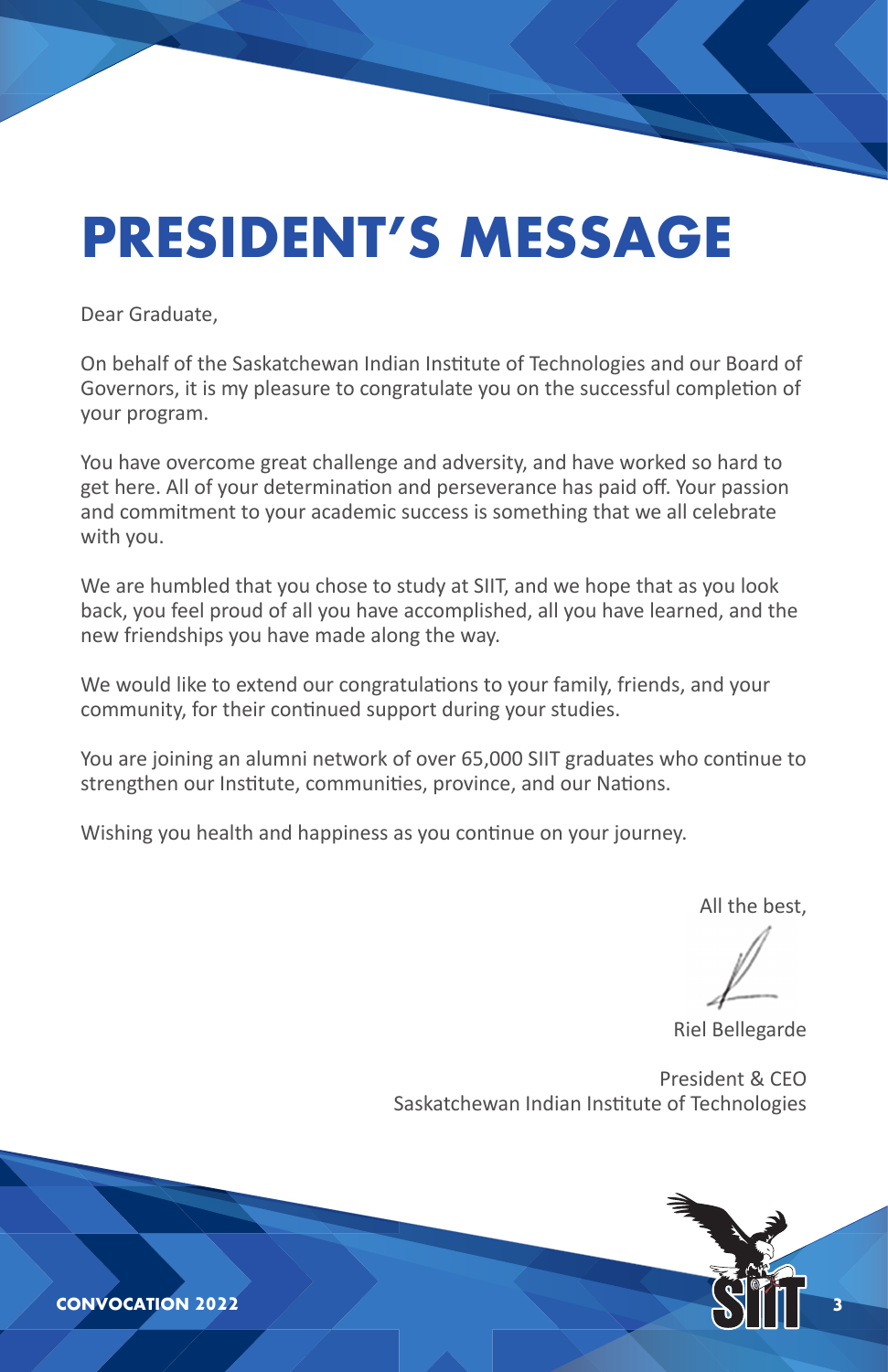# **2022 GRADUATES TRADES & INDUSTRIAL**

**SOME STUDENTS LISTED ARE EXPECTED TO GRADUATE UPON COMPLETION AND CONFIRMATION OF ACADEMIC REQUIREMENTS.**

#### **AIRCRAFT MAINTENANCE ENGINEERING DIPLOMA SASKATOON**

Abigania, Aldrich G *(Distinction)* Saskatoon Aziz, Mohammad Abdul Regina Carrier, Sam N *(Great Distinction)* Meath Park Desjarlais, Briana L *(Distinction)* Beardy's & Okemasis Cree Nation Elliott, Kenneth J.C. *(Distinction)* Saskatoon Gaudia, Hanz A *(Distinction)* Regina Hill, Ryan T Saskatoon Kamal, Muhammad A *(Distinction)* Saskatoon Robillard, Richie R Black Lake Denesuline Nation Sacedor, Carl C *(Distinction)* Regina Sawatzky, Hunter J *(Distinction)* Saskatoon Saskatoon Tran, Khuong Duy S (Distinction) **Saskatoon** Saskatoon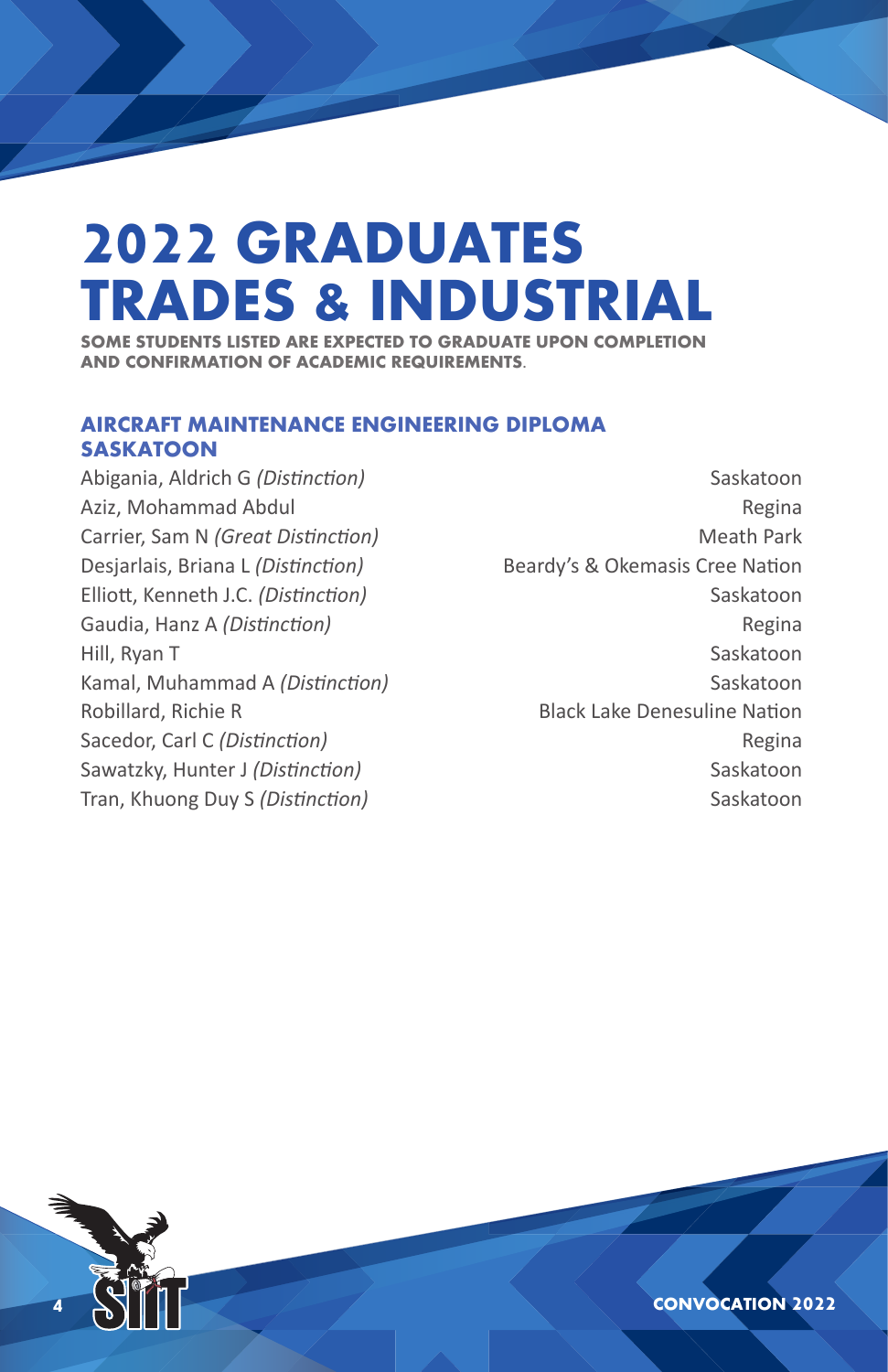#### **POWER ENGINEERING 4TH CLASS CERTIFICATE SASKATOON**

Alam, Mohammad Iftekharul Saskatoon Chowdhury, Nurul A Saskatoon Chowdhury, Nurul A Saskatoon Saskatoon Saskatoon Saskatoon Saskatoon Saskatoon Saskatoon Saskatoon Saskatoon Saskatoon Saskatoon Saskatoon Saskatoon Saskatoon Saskatoon Saskatoon Saskatoon Sask Francis, Raye-Vaughn Nekaneet First Nation Hossain, Ismail Saskatoon Johnson, Richard L Saskatoon Communication and Saskatoon Saskatoon Saskatoon Saskatoon Saskatoon Saskatoon Saskatoon Joseph, Darian C.A. **Big River First Nation** Kim, Chi-yeong Saskatoon Saskatoon Saskatoon Saskatoon Saskatoon Saskatoon Saskatoon Saskatoon Saskatoon Saskatoon Maranan, Carl N.B. **Dundurn** N.B. **Dundurn** N.B. **Dundurn** N.B. Dundurn Munro, Jadon L.R. Kinistin Saulteaux Nation Smerek, Anthony Metric Company of the Company of the Metric Metric National Metric National Metric National Metric National Metric National Metric National Metric National Metric National Metric National Metric National Me Tarique, Tashrwin Saskatoon Saskatoon Saskatoon Saskatoon Saskatoon Saskatoon Saskatoon Saskatoon Saskatoon Sa Tootoosis, Tia R<br>
Poundmaker Cree Nation

Trimble, Justin M Thunderchild First Nation

#### **POWER ENGINEERING 3RD CLASS CERTIFICATE MEADOW LAKE**

Blocka, Andrew N *(Distinction)* Meadow Lake Crookedneck, Logan R *(Distinction)* Ministikwan Lake Cree Nation Laliberte, Danny J. *(Distinction)* Meadow Lake Laliberte, Marc L *(Distinction)* and the control of the Métis Nation of the Métis Nation Mitsuing, Devin L Makwa Sahgaiehcan First Nation Olukayode, Oluwole V *(Distinction)* and the control of the Reginal Reginal Reginal Reginal Reginal Reginal Reginal Reginal Reginal Reginal Reginal Reginal Reginal Reginal Reginal Reginal Reginal Reginal Reginal Reginal Re

#### **WELDING CERTIFICATE SASKATOON**

Arcand, Tyler J Muskeg Lake Cree Nation

Scarlett, Austin R<br>
Thunderchild First Nation Whitehawk, Zachery R.N. COLE First Nation

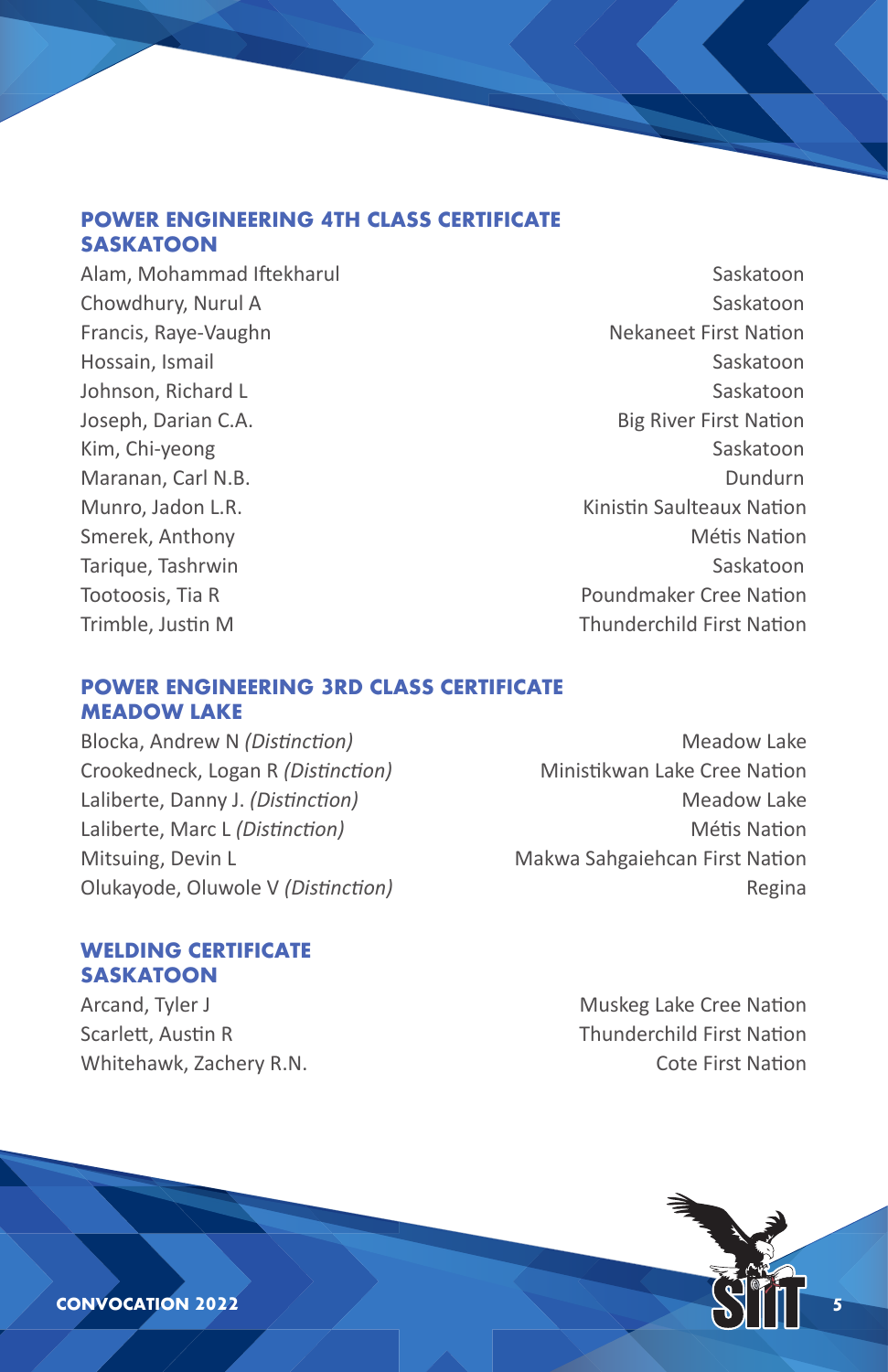#### **AUTOMOTIVE SERVICE PREPARATION APPLIED CERTIFICATE MEADOW LAKE**

Aubichon, Dwayne K. Meadow Lake Communication of the Meadow Lake Bear, Randall M **Flying Dust First Nation** Billette, Jaden J Buffalo River Dene Nation Fleury, Theoren J.J. Waterhen Lake First Nation Holden, Levi C.E. **Meadow Lake C.E.** Meadow Lake Martell, Clement A Canoe Lake Cree First Nation McCallum, Kody J Waterhen Lake First Nation Ross, Brad A Waterhen Lake First Nation Smith, Sterling J Waterhen Lake First Nation Wahpenahwasis, Brennan J.Z. Makwa Sahgaiehcan First Nation Weeseekase, Leon M Makwa Sahgaiehcan First Nation Wolverine, Delaney G. The Contract of the English River First Nation

#### **AUTOMOTIVE SERVICE PREPARATION APPLIED CERTIFICATE MISTAWASIS FIRST NATION**

Duquette, Jeromy L **Mistawasis First Nation** McCallum, Stanley E Mistawasis First Nation Strongarm Jr, Randell J Mistawasis First Nation Thomas, Margaret M Muskeg Lake Cree Nation

#### **AUTOMOTIVE SERVICE PREPARATION APPLIED CERTIFICATE REGINA**

Agecoutay, Melissa L **Piant Agecoutay, Melissa L** Piapot First Nation Apooch, Wyatt L Yellow Quill First Nation Assoon, David Kawacatoose First Nation Oakes, Christopher M Nekaneet First Nation Onyekachi, Emmanuel C. Regina Pratt, Sarah D Cote First Nation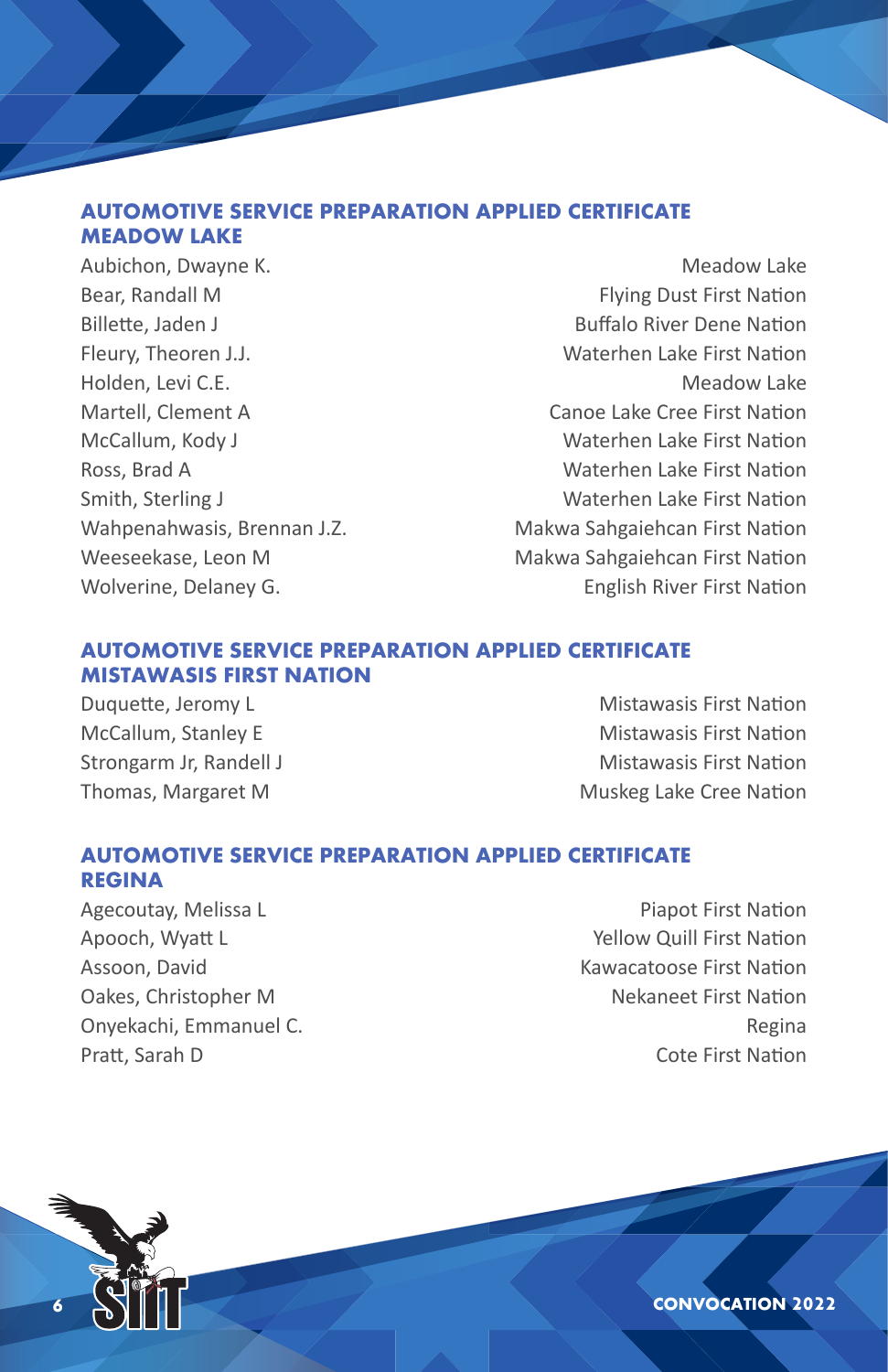#### **AUTOMOTIVE SERVICE PREPARATION APPLIED CERTIFICATE SASKATOON**

Cardinal, Christopher L. Beardy's & Okemasis Cree Nation Elian, Sheldon D Saskatoon Sheldon D Saskatoon Sheldon D Saskatoon Saskatoon Saskatoon Saskatoon Saskatoon Saskatoon Hamilton, Jennifer S Saskatoon Saskatoon Saskatoon Saskatoon Saskatoon Saskatoon Saskatoon Saskatoon Saskatoon Lavallee, Earl R<br>
Cone Arrow First Nation Lessing Downey, Jayden B Saskatoon Saskatoon Saskatoon Saskatoon Saskatoon Saskatoon Saskatoon Saskatoon Saskatoon Martell, Jesse Y.F. **Ahtahkakoop Cree Nation** Meetoos, Spencer A.B. Thunderchild First Nation Nataucappo, Laura Lee First Nation Controller Einst Nation Controller Einst Nation Prosper, Dawn A.S. Saskatoon and the set of the set of the set of the set of the set of the set of the set of the set of the set of the set of the set of the set of the set of the set of the set of the set of the set of th Rochon, Joseph M **Peter Ballantyne Cree Nation** 

#### **AUTOMOTIVE SERVICE PREPARATION APPLIED CERTIFICATE YORKTON**

Bob, Annie D Kahkewistahaw First Nation Bob, Robert W Kahkewistahaw First Nation Bobb, Tabitha E The Communisties of the Kahkewistahaw First Nation Campeau, Seth GW Keeseekoose First Nation Fourhorns, Peter J. Piapot First Nation Ironstar, Bradley W Cowessess First Nation Kitchemonia, Chad R.D. Keeseekoose First Nation Louison, Aaron W Kahkewistahaw First Nation Pelletier, Travis A Cowessess First Nation Whitehawk, Shellyna D Cote First Nation



**CONVOCATION 2022 7**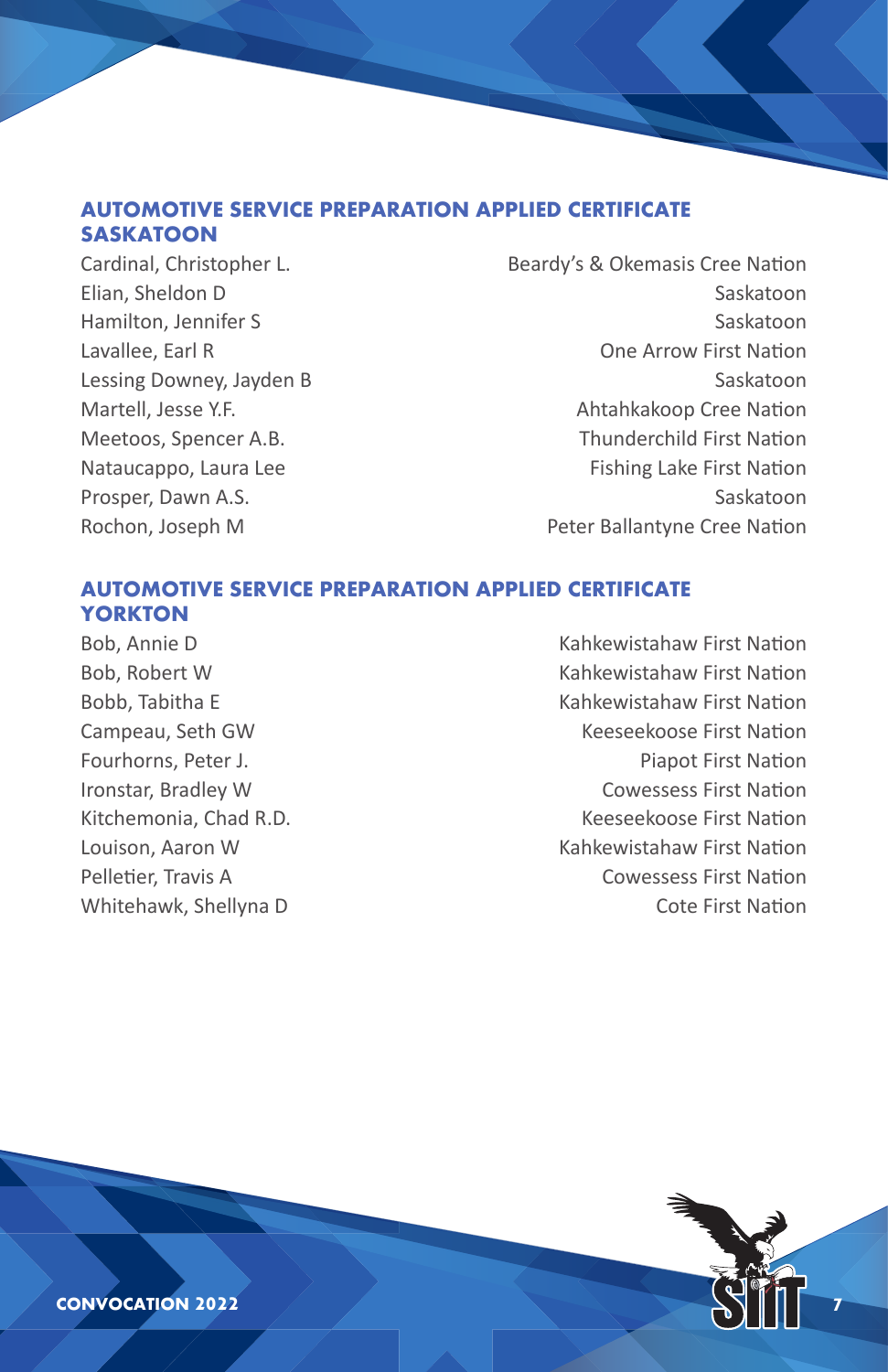#### **CONSTRUCTION WORKER PREPARATION APPLIED CERTIFICATE LA RONGE**

Beavereye, Victor M. **Black Lake Denesuline Nation** Charles, Clarence A Lac La Ronge Indian Band Charles, Matthew J. Lac La Ronge Indian Band Charles, Terri M Lac La Ronge Indian Band Charles, Tyrone C Lac La Ronge Indian Band Clarke, Billy Joe S Lac La Ronge Indian Band Halkett, Douglas R Lac La Ronge Indian Band Misponas, Kevin M La Ronge

#### **CONSTRUCTION WORKER PREPARATION APPLIED CERTIFICATE MEADOW LAKE**

Chanalquay, Aaron D.A. Buffalo River Dene Nation Ernest, Hayden K Waterhen Lake First Nation Hill-Harkins, Patrick F Waterhen Lake First Nation Iron, Kayden D Waterhen Lake First Nation Iron, Rosaire J.A. Canoe Lake First Nation Jack, Isaiah T Whitefish Lake (AB) McCallum-Billette, Frances J Buffalo River Dene Nation

#### **CONSTRUCTION WORKER PREPARATION APPLIED CERTIFICATE MUSKODAY FIRST NATION**

Bear, Vernette S Muskoday First Nation Burns, Victoria E **All Equation** Smith Cree Nation Crain, Nikita T **Muskoday First Nation** Muskoday First Nation

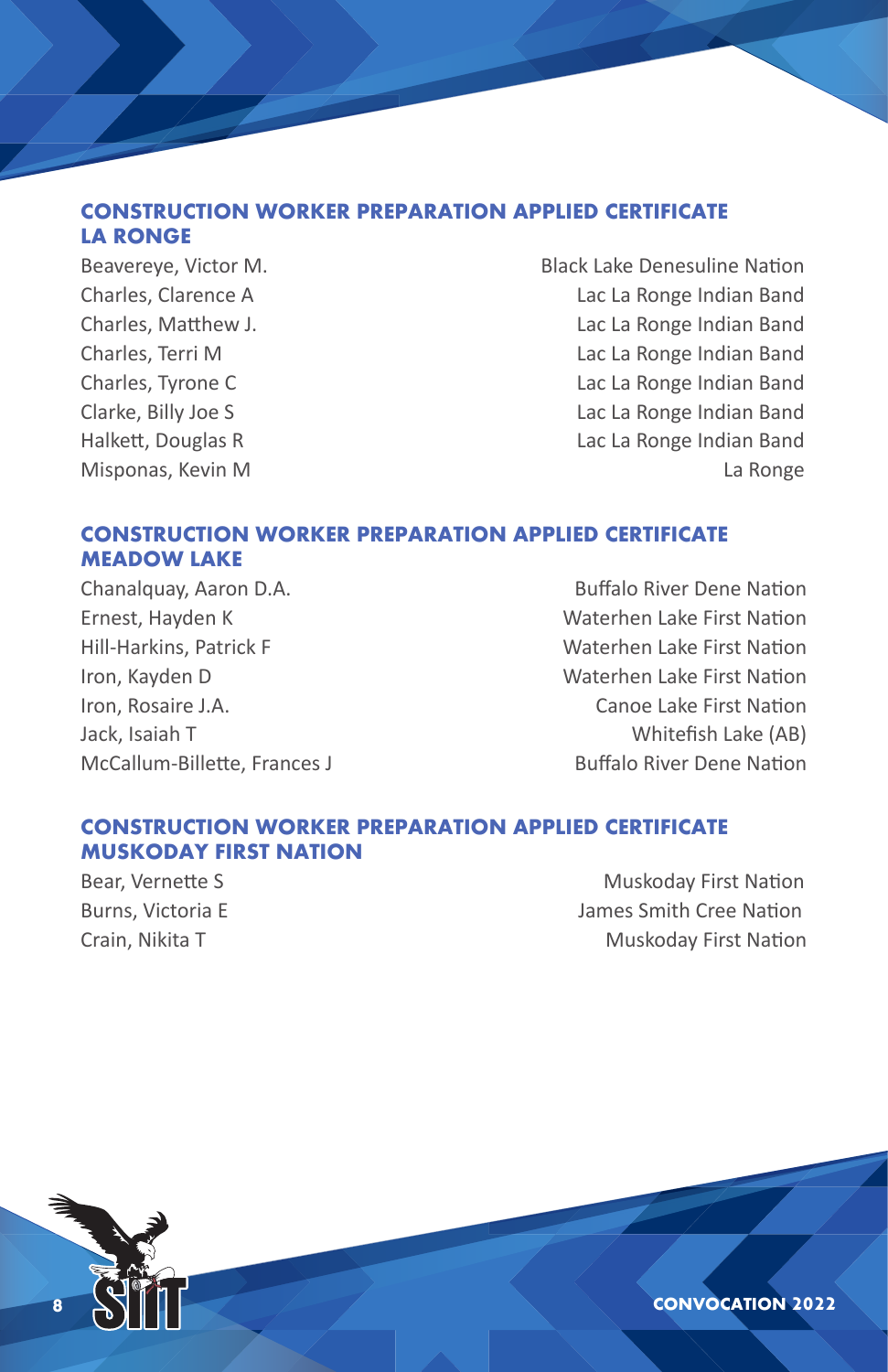#### **CONSTRUCTION WORKER PREPARATION APPLIED CERTIFICATE NORTH BATTLEFORD**

Apesis, Deidra J Mosquito Grizzly Bear Head Lean Man First Nation Gopher, Austin I Moosomin First Nation Hill, Ashley C Mosquito Grizzly Bear Head Lean Man First Nation Moccasin, Orray D Saulteaux First Nation Moosomin, Myron W. O. Mosquito Grizzly Bear Head Lean Man First Nation Starr, Jordan T **Starr, 1998** Starr, 1998 The Eirst Nation Sutherland, James W Sapotaweyak Cree Nation (MB)

#### **CONSTRUCTION WORKER PREPARATION APPLIED CERTIFICATE PRINCE ALBERT**

Burns, Colby M James Smith Cree Nation Henderson, Reva L.A. Manual Lake Cree Nation and Montreal Lake Cree Nation Lafond, Markus W Muskeg Lake Cree Nation McDonald, Brandon F Fond Du Lac Denesuline Nation McKay, David B **Red Earth First Nation** Michel, Lawrence S<br>
Peter Ballantyne Cree Nation Morin, Jenny K **Peter Ballantyne Cree Nation** Morin, Keaton B. **Prince Albert Prince Albert** Nawakayas, Sterling J **Red Earth First Nation** Opoonechaw, Aaron T The Communication of the United Smith Cree Nation Theriault, Marco C **Fond Du Lac Denesuline Nation** Whitefish, Pisim A.D. **Big River First Nation** 

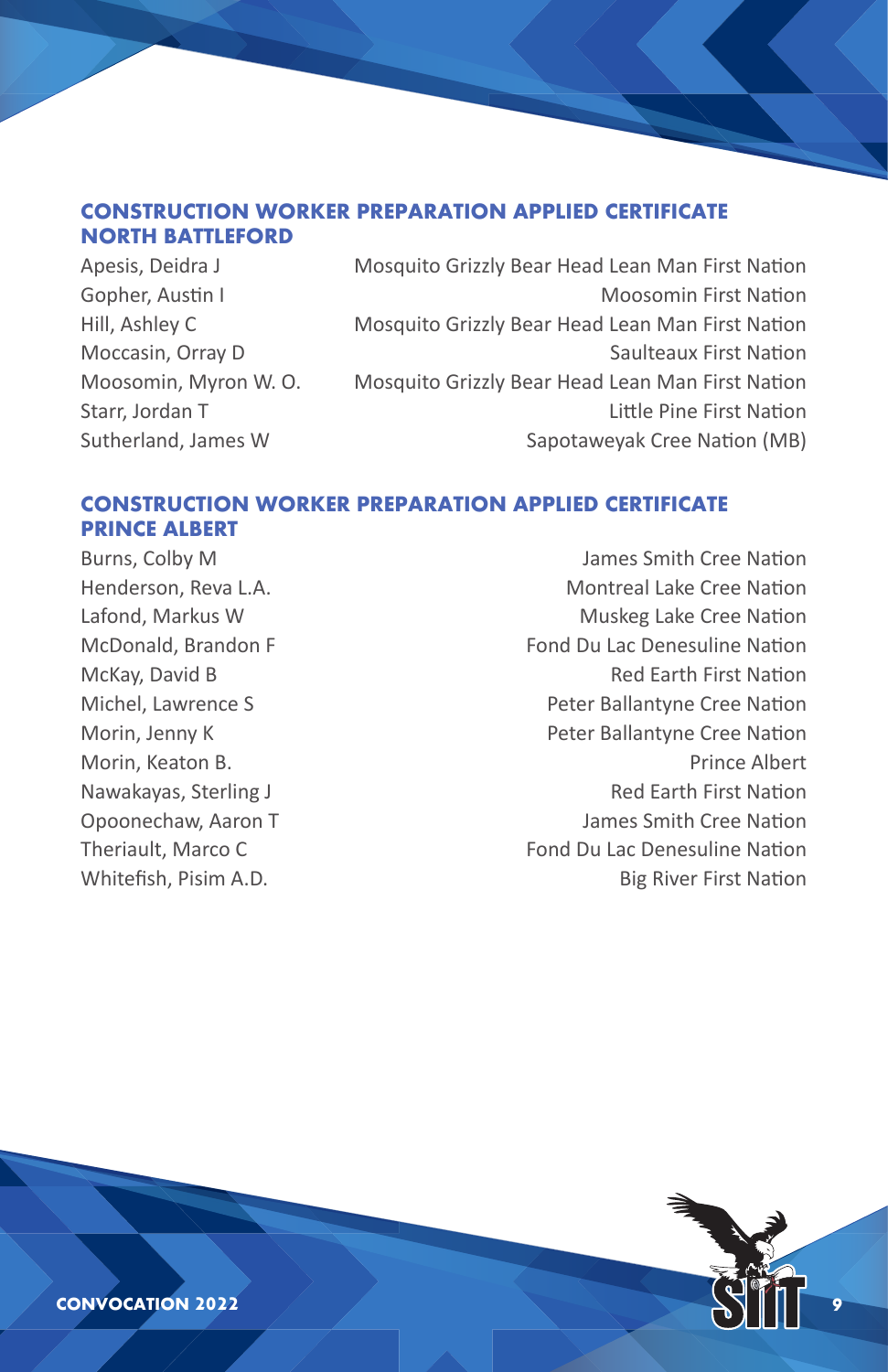#### **CONSTRUCTION WORKER PREPARATION APPLIED CERTIFICATE REGINA**

Crowe, Albert T George Gordon First Nation Desiarlais, Koule **Key First Nation** Kaisowatum, Tyson T<br>
Piapot First Nation Rosebluff, Tory N.Z. The Contract of the Muscowpetung First Nation Ryder, Breeze E.S **Carry the Kettle First Nation** Severight, Nachron Muskowekwan First Nation Slippery, Lawrence A **Fishing Lake First Nation** Tom, Kaylum R.L. The Communication of the Yellow Quill First Nation Whitehat, Desmond M Zagime Anishinabek (Sakimay First Nations)

#### **CONSTRUCTION WORKER PREPARATION APPLIED CERTIFICATE SASKATOON**

Black, Nolan B English River First Nation Custer, Mavis S. Peter Ballantyne Cree Nation Kitchener, Jasmine R Shoal Lake Cree Nation Littlewolfe, Angela **Disk and Accord Contract Cree Nation** Onion Lake Cree Nation Matheson, Jessica U Mistawasis First Nation Montgrand, Albert R **Peter Ballantyne Cree Nation** Pratt, Justin D **Muscowpetung First Nation** Tumaob, KC Wayne C **Saskatoon** 

#### **CONSTRUCTION WORKER PREPARATION APPLIED CERTIFICATE WHITE BEAR FIRST NATION**

Akachuck, Natasha W White Bear First Nation

Kakakaway, Janina R.A. White Bear First Nation Lonethunder, Doris D White Bear First Nation Nokahoot, Shelby L White Bear First Nation Wasacase, Aaron T The Communication of the White Bear First Nation

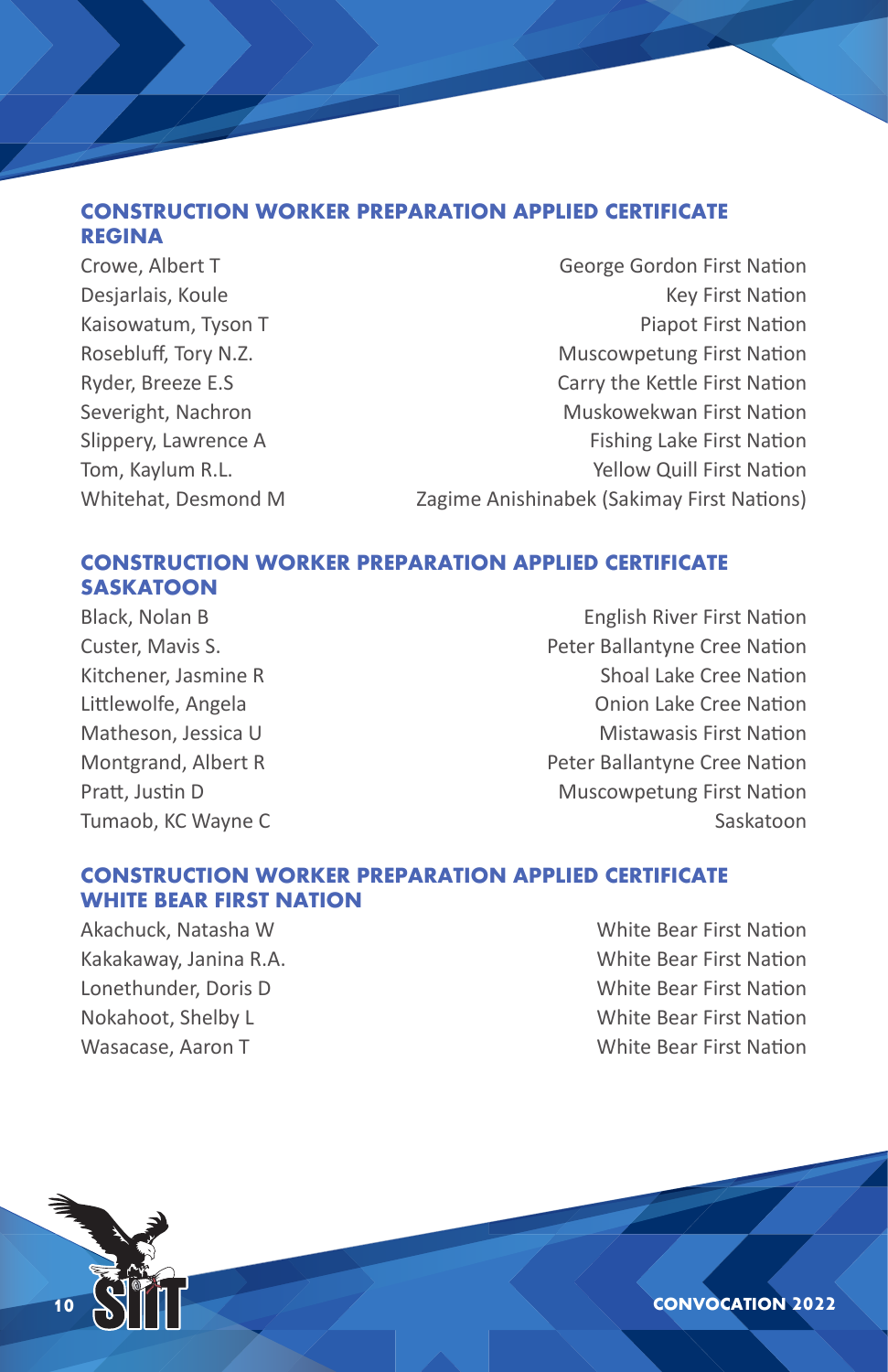#### **CONSTRUCTION WORKER PREPARATION APPLIED CERTIFICATE YORKTON**

Campeau, Seth GW Keeseekoose First Nation Mckay, Natalie B.E. James Smith Cree Nation

#### **ELECTRICAL APPLIED CERTIFICATE NORTH BATTLEFORD**

Apesis, Deidra J Mosquito Grizzly Bear Head Lean Man First Nation Chickeness, Blake S.R. Mosquito Grizzly Bear Head Lean Man First Nation Debungee, Charles R **Raing Community** Rainy River First Nation (ON) Frank, Jonathan B. Little Pine First Nation Johnson, Vernell J Little Pine First Nation Kasokeo, Aurelia A.D. Poundmaker Cree Nation Lewis, Jamie L. Mosquito Grizzly Bear Head Lean Man First Nation Stone, Cory W. Mosquito Grizzly Bear Head Lean Man First Nation Tobaccojuice, Clayton M Thunderchild First Nation

#### **FORESTRY EQUIPMENT OPERATOR APPLIED CERTIFICATE DORE LAKE**

Johnstone, Taylor Reyanne Mistawasis First Nation Thomas, Christian D Pelican Lake First Nation Thomas, Joshua W Pelican Lake First Nation Thomas, Rylan C Witchekan Lake First Nation Thomas, Vernon K **Pelican Lake First Nation** 

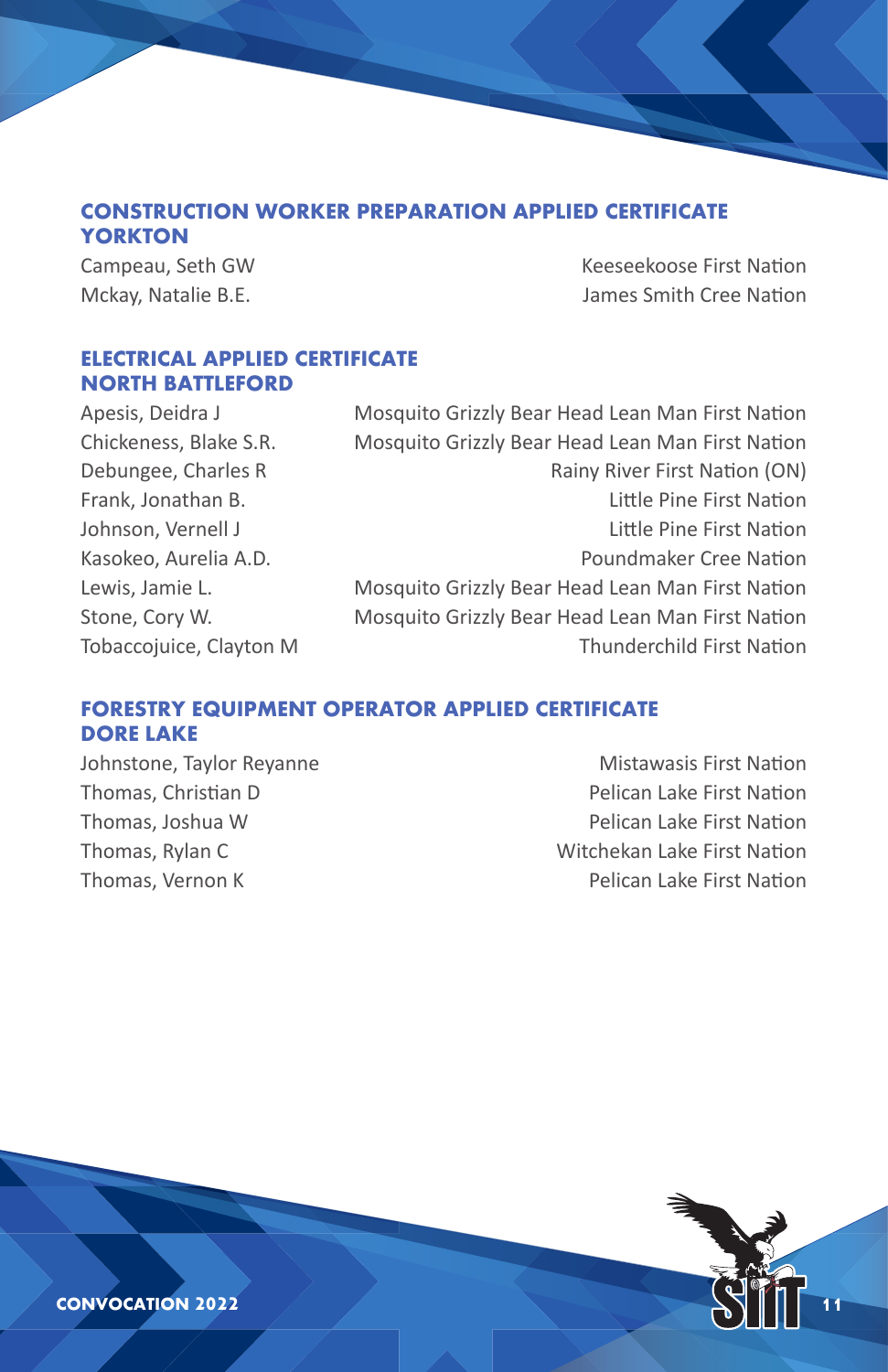#### **FORESTRY EQUIPMENT OPERATOR APPLIED CERTIFICATE LEOVILLE**

Bill, Keelan M Pelican Lake First Nation Lewis, Jashlin J.L. Witchekan Lake First Nation Murray, Seth T.J.J. Witchekan Lake First Nation Sakebow, Chester D **Pelican Lake First Nation** Scott, Brian E. Pelican Lake First Nation Thomas, Denny **Pelican Lake First Nation** Thomas, Lyle T.L. Witchekan Lake First Nation Thomas, Tom Pelican Lake First Nation Witchekan, Tyrone W. Witchekan Lake First Nation

#### **GUEST SERVICES REPRESENTATIVE APPLIED CERTIFICATE LLOYDMINSTER**

Bird, Junelle L Mosquito Grizzly Bear Head Lean Man First Nation Carter, Bryden J.N. **Later and Carter** and Carter, Bryden J.N. Faithful, Janine S.L. **From Account Containers** Frog Lake Cree Nation (AB) Fryingpan, Angela R Frog Lake Cree Nation (AB) Katcheech, Krista N.A. Saulteaux First Nation McLean, Elva I Lloydminster Neapetung, Sunrise The Yellow Quill First Nation Nicotine, Tanisha B Thunderchild First Nation Pahtayken, Leslie C.M. Onion Lake Cree Nation Pahtayken, Maison B Onion Lake Cree Nation Paskimin, Melissa D Sweetgrass First Nation Wolfe, Darlene A Onion Lake Cree Nation

#### **GUEST SERVICES PREPARATION APPLIED CERTIFICATE MEADOW LAKE**

Kahpeaysewat, Darius D Flying Dust First Nation Kahpeaysewat, Linden A Moosomin First Nation Merasty, Catlin R Flying Dust First Nation Wuttunee, Leslie-Ann A and Red Pheasant Cree Nation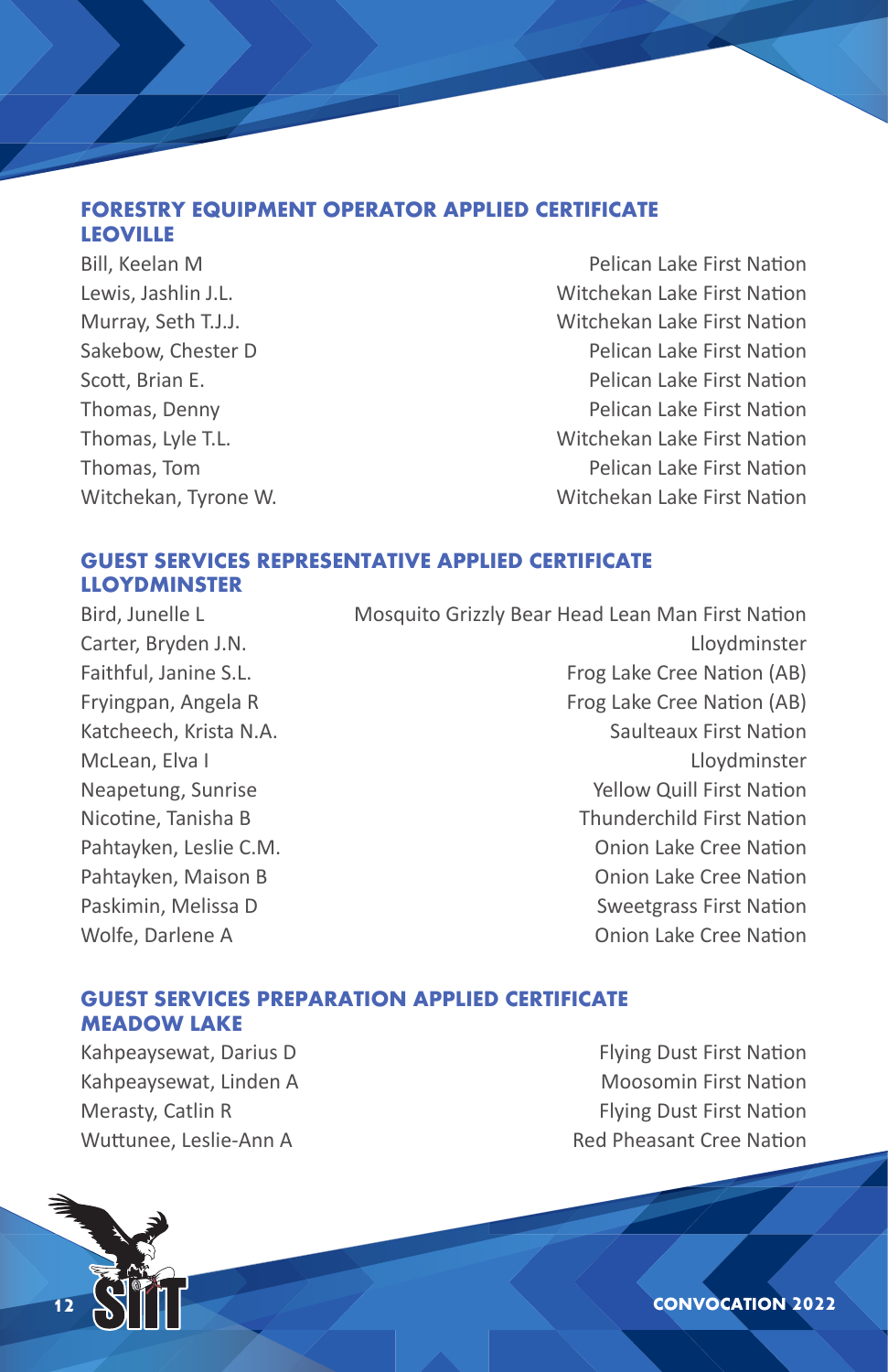#### **GUEST SERVICES REPRESENTATIVE APPLIED CERTIFICATE NORTH BATTLEFORD**

Carter, Wesley G Carter, Wesley G Carter, Wesley G Ironbow, Barbara A. Waterhen Lake First Nation Kahpeaysewat, Denise C Moosomin First Nation Lightfoot, Faye L Mosquito Grizzly Bear Head Lean Man First Nation Moccasin, Virginia G. Saulteaux First Nation Paddy, Barbara A Thunderchild First Nation Paddy, Marilyn F Thunderchild First Nation Pewapisconias, Leslie C Little Pine First Nation Swiftwolfe, Darlene G Moosomin First Nation Tootoosis, Michelle L Poundmaker Cree Nation

#### **GUEST SERVICES REPRESENTATIVE APPLIED CERTIFICATE REGINA**

Akapew, Tamara Nekaneet First Nation Deegan, Shawnie C Standing Buffalo First Nation Hunter, Megan George Gordon First Nation Ironeagle, Morning Skye **Pasqua First Nation** Pasqua First Nation Keewatin, Alex G. Keeseekoose First Nation McKee, Candace N George Gordon First Nation McNab, Dylan J James Smith First Nation Missens, Jayleen **Pasqua First Nation** Pasqua First Nation

#### **GUEST SERVICES REPRESENTATIVE APPLIED CERTIFICATE SASKATOON**

Favel, Payton D **Peter Ballantyne Cree Nation** Fleury, Ashley A Saskatoon and the Saskatoon and the Saskatoon state of the Saskatoon state of the Saskatoon state of the Saskatoon state of the Saskatoon state of the Saskatoon state of the Saskatoon state of the Saskatoo Lambert, Destiny R Saskatoon Communication and the Saskatoon Saskatoon Saskatoon Morin, Christopher G. English River First Nation Trabish, Sheila A Saskatoon as a sheet as a sheet as sheet as sheet as sheet as sheet as sheet as sheet as she

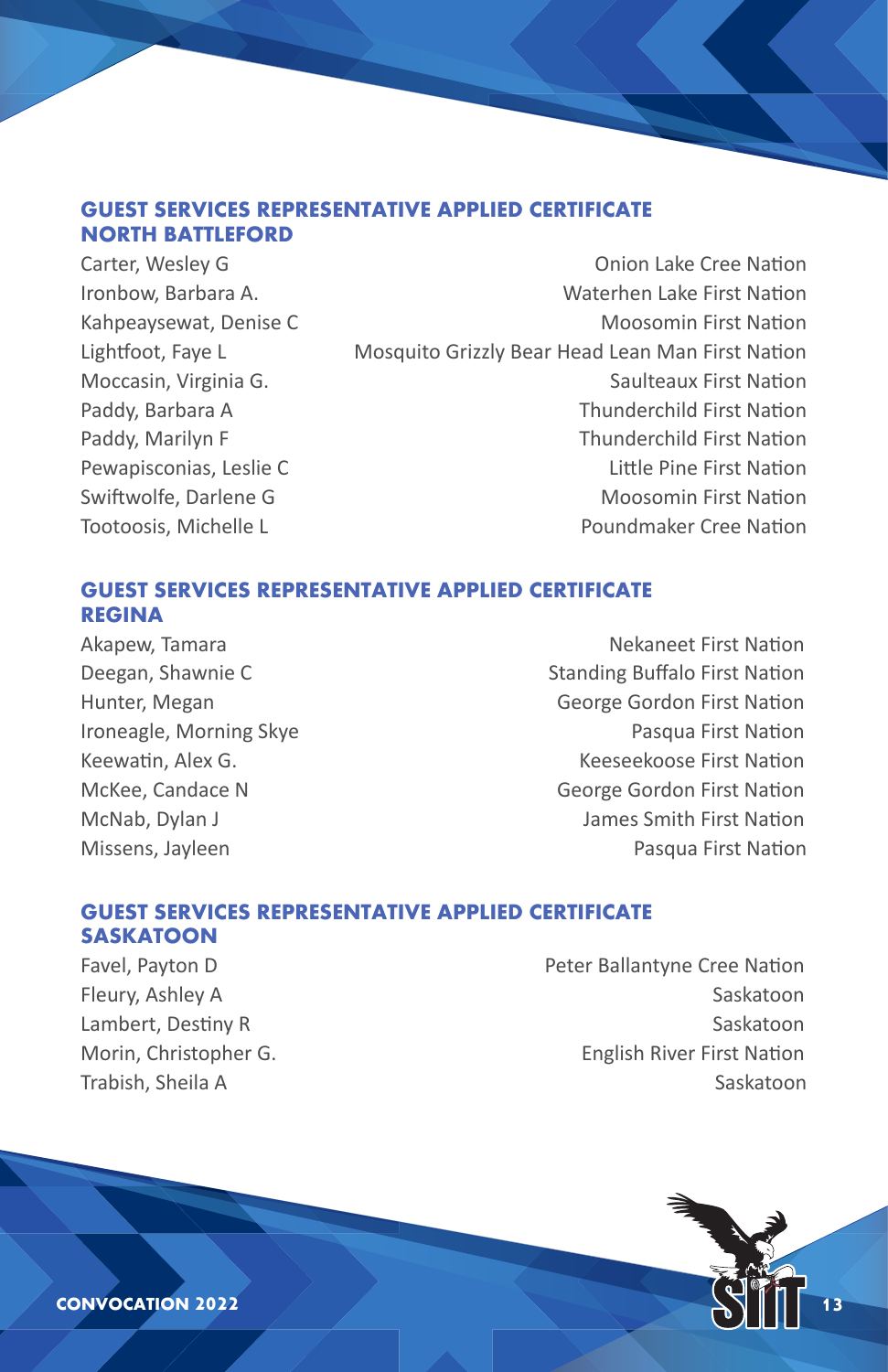#### **HEAVY EQUIPMENT OPERATOR APPLIED CERTIFICATE COWESSESS FIRST NATION**

Isaac, Payton W **Isaac**, Payton W **Ochapowace First Nation** Lerat, Chris E Cowessess First Nation Okemaysim, Shane S.G. Cowessess First Nation Redwood, Michael P. Cowessess First Nation Redwood-Kequahtooway, Jevawn W Cowessess First Nation Stevenson, Jesse W Cowessess First Nation

#### **HEAVY EQUIPMENT OPERATOR APPLIED CERTIFICATE KINISTIN SAULTEAUX NATION**

Lumberjack, Jared A Kinistin Saulteaux Nation Nippi, Donovan A Kinistin Saulteaux Nation Peequaquat, Wesley A Yellow Quill First Nation Thomas, Darnell J.M. Kinistin Saulteaux Nation Thomas, Michelle L Kinistin Saulteaux Nation Thomas, Tony E Kinistin Saulteaux Nation

#### **HEAVY EQUIPMENT OPERATOR APPLIED CERTIFICATE NORTH BATTLEFORD**

Bull, Coleman C Little Pine First Nation Frank, Clinton V **Sweetgrass First Nation** Moosomin, Shantay D.J. Mosquito Grizzly Bear Head Lean Man First Nation Mooswa, Jeffrey S **Mooswa, Jeffrey S** Moosomin First Nation Wuttunee, Rocky K. Mosquito Grizzly Bear Head Lean Man First Nation

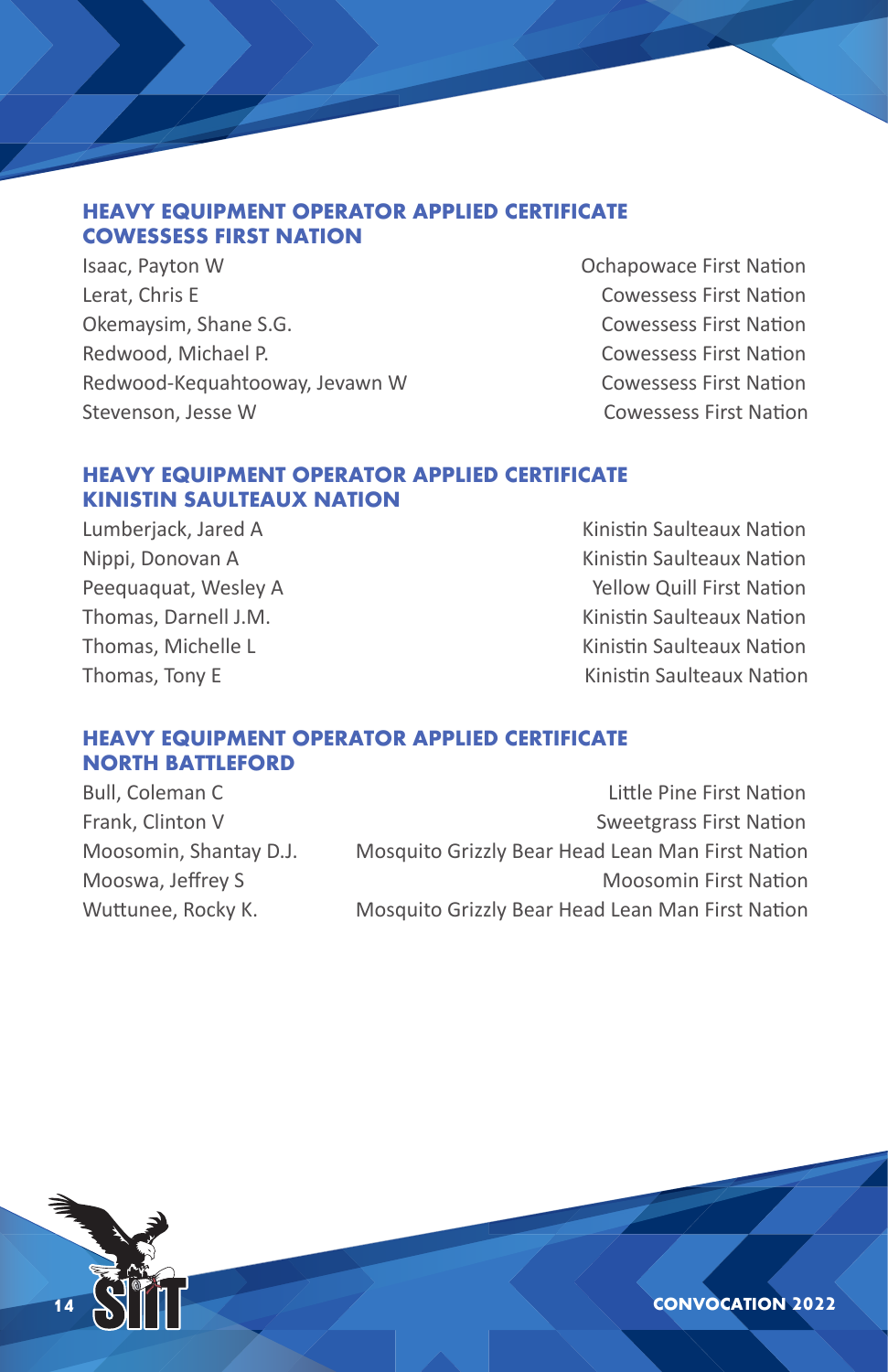#### **HEAVY EQUIPMENT OPERATOR APPLIED CERTIFICATE LLOYDMINSTER**

Atkins, Donald J **Wasauksing First Nation (ON)** Felix, Jonathan R. **Red Pheasant Cree Nation** Gerbrand, Jason H Love H Love H Lloydminster Pewapsconias, Garry (Loren) A.L Little Pine First Nation Portas, Duane J **Institute Library Contract Contract Contract Contract Contract Contract Contract Contract Contract Contract Contract Contract Contract Contract Contract Contract Contract Contract Contract Contract Contrac** Stanley, Louis A.J. **Example 2** Controller and the Frog Lake First Nation (AB) Stick, Shanelle R **Calculate Cree Nation** Chief Cree Nation

Wolfe, Tyrell L Onion Lake Cree Nation

#### **HEAVY EQUIPMENT OPERATOR APPLIED CERTIFICATE STANLEY MISSION**

Charles, Matthew M. Lac La Ronge Indian Band Hardlotte, John G Lac La Ronge Indian Band Hardlotte, Lawrence N Lac La Ronge Indian Band McKenzie, Kyron A.M. Lac La Ronge Indian Band McKenzie, Toby C Lac La Ronge Indian Band McLeod, Rosie L<br>
Lac La Ronge Indian Band Ratt, Ed B Lac La Ronge Indian Band Ratt, Ray D **Rattle Rattle Communist Communist Communist Communist Communist Communist Communist Communist Communist Communist Communist Communist Communist Communist Communist Communist Communist Communist Communist Commu** Roberts, Wade W.A. **Lac La Ronge Indian Band** 

#### **INTRODUCTION TO MACHINING APPLIED CERTIFICATE SASKATOON**

Cotts, Meagan P. Saskatoon Cotts, Meagan P. Saskatoon Saskatoon Saskatoon Saskatoon Saskatoon Saskatoon Saskatoon Dobrohoczki, Krystal M Young Gray, Mathew C **Saskatoon** Saskatoon C Saskatoon C Saskatoon Saskatoon Saskatoon Saskatoon Saskatoon Saskatoon Morris, Grant F Testimonic Control of the Yellow Quill First Nation Wasacase, Chase R Kawacatoose First Nation

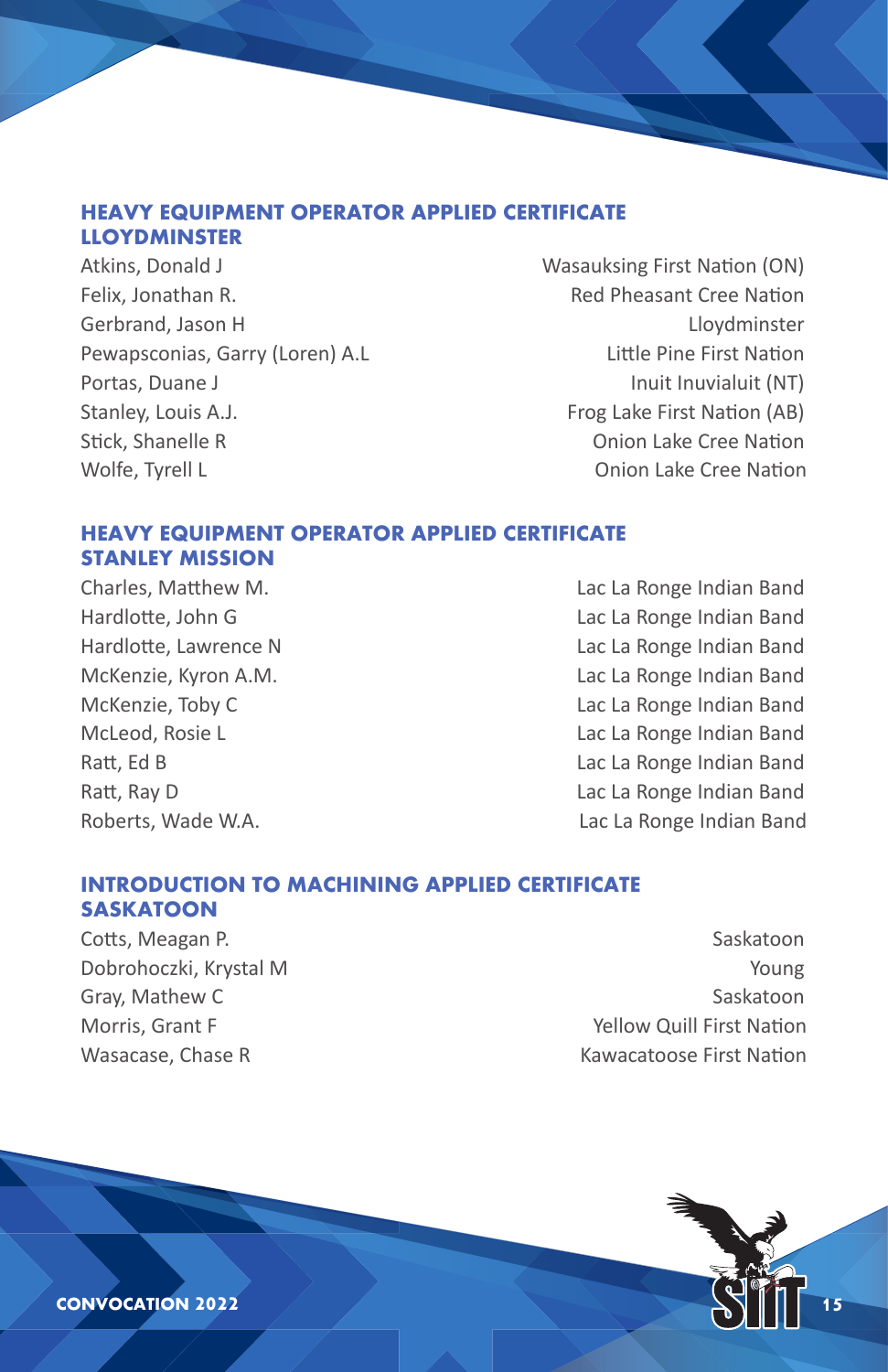#### **MINING INDUSTRY PRE-EMPLOYMENT APPLIED CERTIFICATE LA RONGE**

Bird, Brian A **Montreal Lake Cree Nation** Bird, Leonard J **Montreal Lake Cree Nation** Charles, Bryan D. Lac La Ronge Indian Band Clarke, Jody F Peter Ballantyne Cree Nation Forest, Jolene H Lac La Ronge Indian Band Laban, Jessica C Black Lake Denesuline Nation Laban, Sylvia C<br>
Black Lake Denesuline Nation McKenzie, Joanne G Lac La Ronge Indian Band Mirasty, Donald G **Lack Lack Lack Lac La Ronge Indian Band** Roberts, Glen P and Communication Communication Communication Communication Communication Communication Communication Communication Communication Communication Communication Communication Communication Communication Commun Vancoughnett, Kendall D Lac La Ronge Indian Band

#### **MINING INDUSTRY PRE-EMPLOYMENT APPLIED CERTIFICATE REGINA**

Buffalo, Mitchell T. **Day Star First Nation** Gordon-Watetch, Christian **Pasqua First Nation** Pasqua First Nation Moosemay, Brandi C George Gordon First Nation Morin, Fredrick J.G. Piapot First Nation Opoonechaw, Shannon L Muskowekwan First Nation Thomson, Melissa F **Muscowpetung First Nation** Watson, Lisa D Carry the Kettle First Nation

#### **MINING INDUSTRY PRE-EMPLOYMENT APPLIED CERTIFICATE SASKATOON**

Campbell, Davian R Saskatoon Campbell, Davian R Daniels, Jordan T One Arrow First Nation Lumberjack, Riley T **Kinistin Saulteaux Nation** Yuzicappi, Malik D Whitecap Dakota First Nation

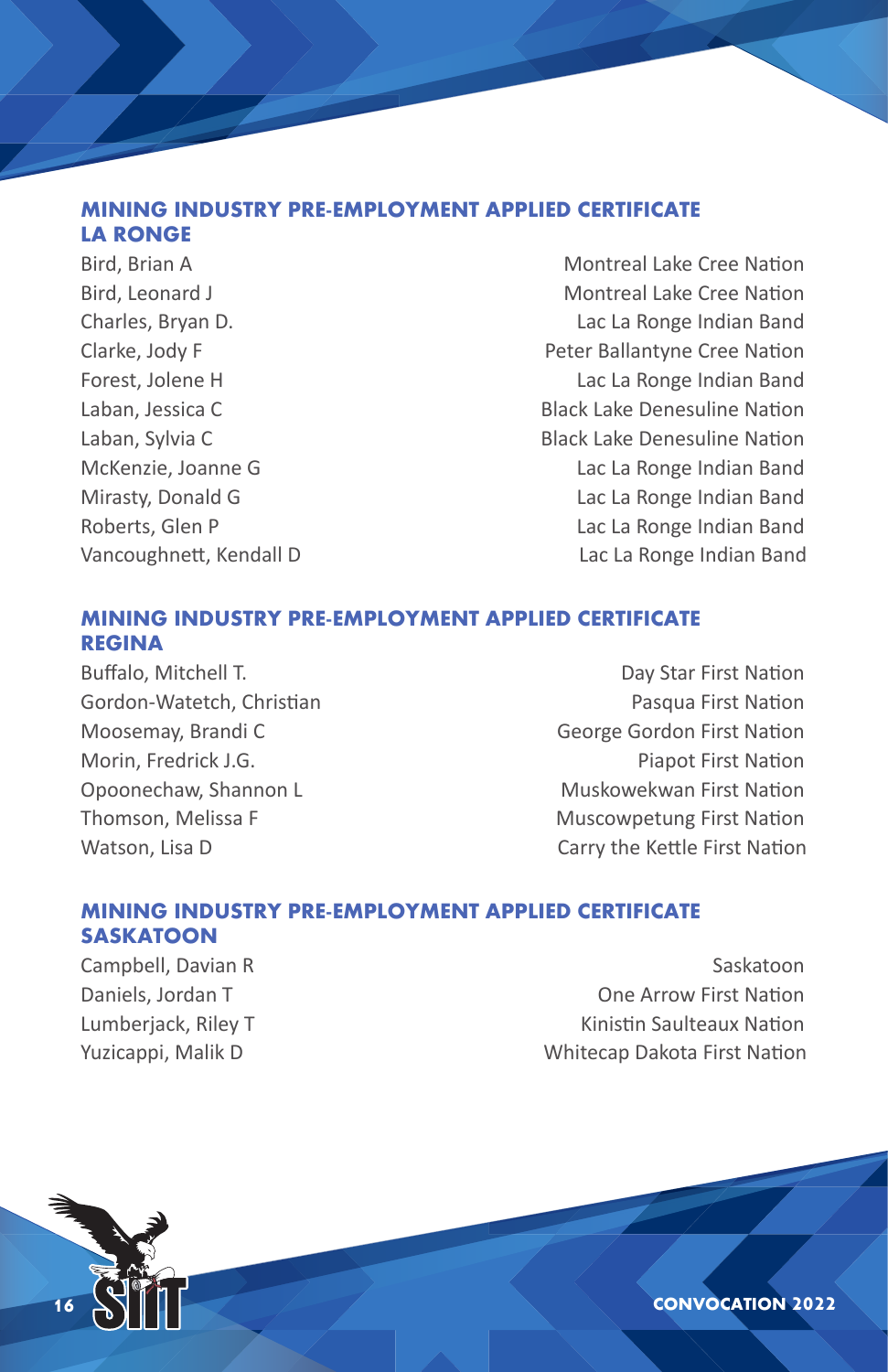#### **MULTI-TRADES APPLIED CERTIFICATE OCHAPOWACE FIRST NATION**

Assiniboine, Stylus R. Ochapowace First Nation Brass, Raven S Ochapowace First Nation Isaac, Theran T Ochapowace First Nation Lavallee, Kenneth N.V. Cowessess First Nation Musqua, Sheena R Keeseekoose First Nation Severight, Christopher J.A. Cowessess First Nation Thompson, Aiden T Cowessess First Nation Welsh, Geoffery D. Ochapowace First Nation

#### **OUTDOOR POWER EQUIPMENT REPAIR APPLIED CERTIFICATE STANLEY MISSION**

Ballantyne, Jack W.M. Lac La Ronge Indian Band Bird, Percy D.E. **Montreal Lake Cree Nation** Charles, Peter R. Lac La Ronge Indian Band Dzyeylion, John J.C. **Lack Lack Lack Lack La Ronge Indian Band** Laliberte, Brent W Lac La Ronge Indian Band McCallum, Kiefer K.J.M. Lac La Ronge Indian Band McLeod, Sheila A Lac La Ronge Indian Band McLeod, Trevor I Lac La Ronge Indian Band McLeod, Troy T Lac La Ronge Indian Band Roberts, George T and Lac La Ronge Indian Band Worm, Justice G.F. Lac La Ronge Indian Band

#### **RESIDENTIAL RENOVATION & CONSTRUCTION APPLIED CERTIFICATE BUFFALO RIVER DENE NATION**

Chinalquay, Michelle N. **Buffalo River Dene Nation** Francois, Michael D. Buffalo River Dene Nation Morrison, Lindsey S **Buffalo River Dene Nation** Noltcho, Brendan W Buffalo River Dene Nation

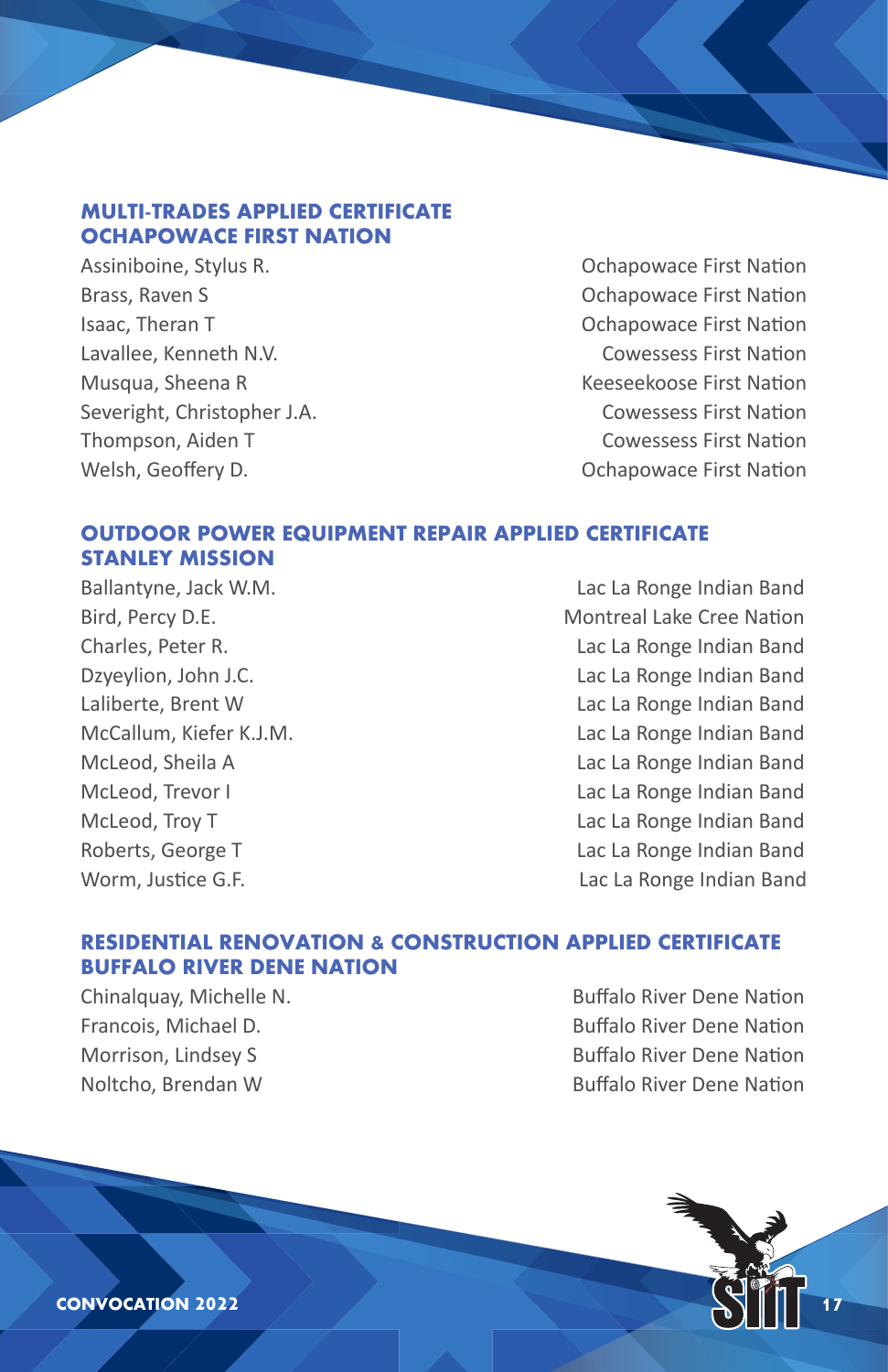#### **RESIDENTIAL RENOVATION & CONSTRUCTION APPLIED CERTIFICATE LITTLE RED RIVER RESERVE**

Ballantyne, Nathan C Lac La Ronge Indian Band Ballantyne, Russell S<br>
Lac La Ronge Indian Band McKenzie, Elton D. Lac La Ronge Indian Band Naytowhow, Clayton N Lac La Ronge Indian Band Roberts, Troy M.G. Sturgeon Lake First Nation

#### **RESIDENTIAL RENOVATION & CONSTRUCTION APPLIED CERTIFICATE (BROKERED) MONTREAL LAKE CREE NATION**

Bird, Anton N Montreal Lake Cree Nation Bird, Lennox L **Montreal Lake Cree Nation** Henderson, Gabriel S<br>
Montreal Lake Cree Nation Sanderson, Jason B Montreal Lake Cree Nation

#### **RESIDENTIAL RENOVATION & CONSTRUCTION APPLIED CERTIFICATE PELICAN NARROWS**

Ballantyne, Marlo R. **Peter Ballantyne Cree Nation** Bear, Carol D. Peter Ballantyne Cree Nation Custer, Adrienne K **Peter Ballantyne Cree Nation** Custer, Mark C Peter Ballantyne Cree Nation Jobb, Tecina A Peter Ballantyne Cree Nation Linklater, Emile B Peter Ballantyne Cree Nation Michel, Blair S.O. Peter Ballantyne Cree Nation

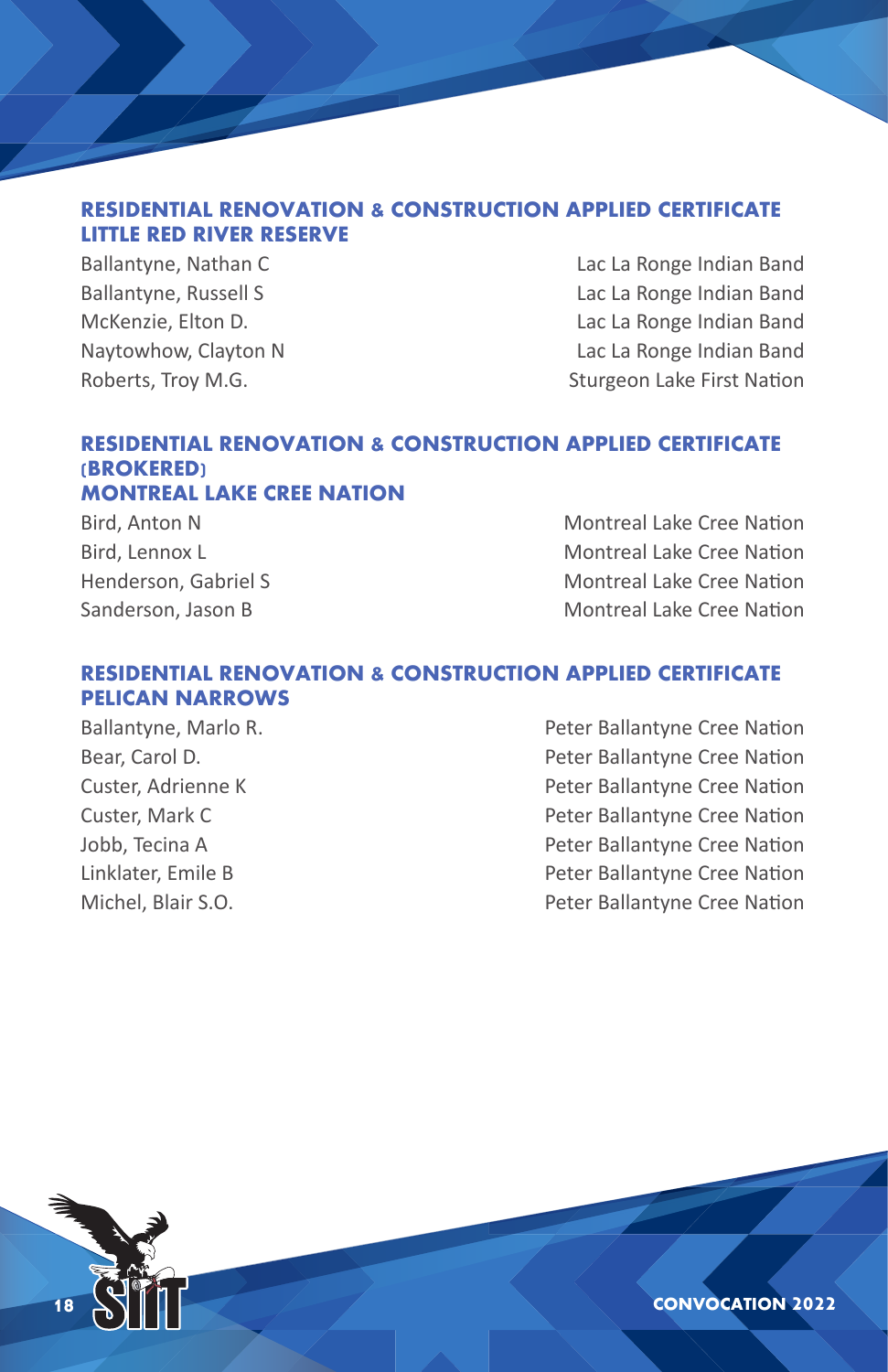#### **RESIDENTIAL RENOVATION & CONSTRUCTION APPLIED CERTIFICATE SANDY BAY**

Arcand, Brandon L.M. Peter Ballantyne Cree Nation Bear, Kierra M.M. Peter Ballantyne Cree Nation Bear, Packer R Peter Ballantyne Cree Nation Bear, Robert Freddy **Peter Ballantyne Cree Nation** Bighetty, Peter S.P. Mathias Colomb (MB) Caribou, Charlie Walter Peter Ballantyne Cree Nation Caribou, Kris N. Peter Ballantyne Cree Nation McCallum, Hanson H.E.M. Philosophy Peter Ballantyne Cree Nation Merasty, Dominick K.M. Peter Ballantyne Cree Nation Merasty, Trevor R Peter Ballantyne Cree Nation Morin, Marcia C Peter Ballantyne Cree Nation Ray, Nathan J.M. Peter Ballantyne Cree Nation

#### **TRI-TRADES CONSTRUCTION APPLIED CERTIFICATE LA RONGE**

Charles, Jodi W.K. Lac La Ronge Indian Band Halkett, David B.J. Lac La Ronge Indian Band Halkett, Sheldon G. Lac La Ronge Indian Band Johnson, Hildor G.J. Lac La Ronge Indian Band McLeod, Raven R Lac La Ronge Indian Band Ratt, Myles E Lac La Ronge Indian Band Ross, Chelsea A.L. **Lac La Ronge Indian Band** Ross, Nolan J.G. Lac La Ronge Indian Band Sanderson, David W **Lack Lack Andrew Lack La Ronge Indian Band** 

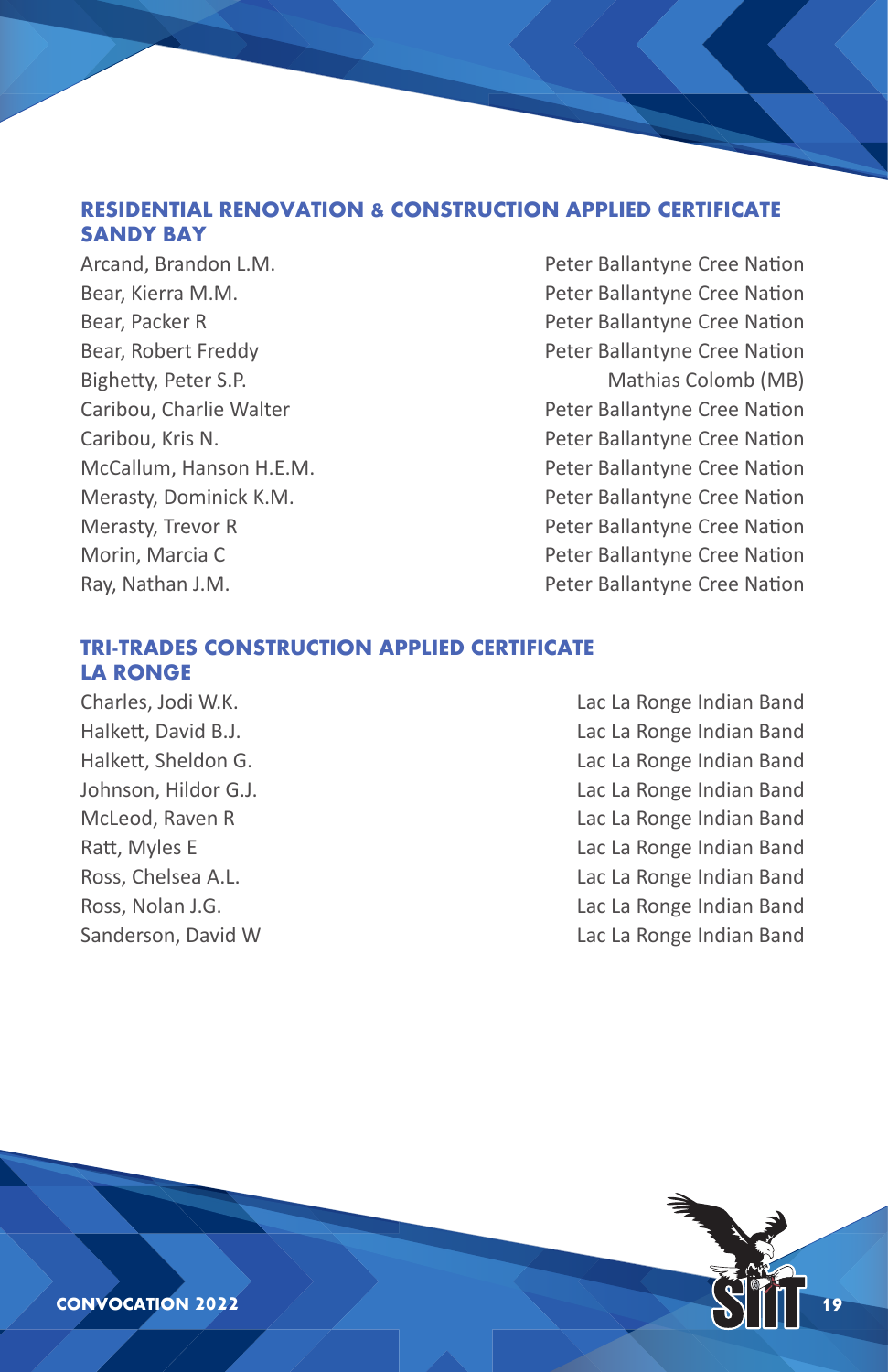#### **TRI-TRADES CONSTRUCTION APPLIED CERTIFICATE RED EARTH FIRST NATION**

McKay, David B **Red Earth First Nation** 

Nawakayas, Denny L.L. **Red Earth First Nation** Umpherville, Ryan B James Smith Cree Nation Whitecap, Billy Ross Z **Red Earth First Nation** Whitecap, Harmony C **Red Earth First Nation** Whitecap, Marshall A.L. Red Earth First Nation Whitecap, Shawn D.N. **Red Earth First Nation** 

#### **TRI-TRADES CONSTRUCTION APPLIED CERTIFICATE WYNYARD**

Albert, Merrill Muskowekwan First Nation Bellegarde, Shontay A Little Black Bear First Nation Bignell, Ruebin J **Sapotaweyak Cree Nation (MB)** Sapotaweyak Cree Nation (MB) Bitternose, Nathan R.A. George Gordon First Nation Brass, Sterling Jr. G. Key First Nation and Stevens and Stevens and Stevens and Key First Nation Cyr, Sheldon T. George Gordon First Nation Desjarlais, Drew R Muskowekwan First Nation Ewenin, Jeremiah A.M. Kawacatoose First Nation Hunter, Kenneth B Muskowekwan First Nation Kinequon, Jordan P **Day Star First Nation** McNab, Conrad L George Gordon First Nation McNab, Trevor R. George Gordon First Nation Roper, Jeremy L. Kawacatoose First Nation Scott, Martin C. **Muskowekwan First Nation** 

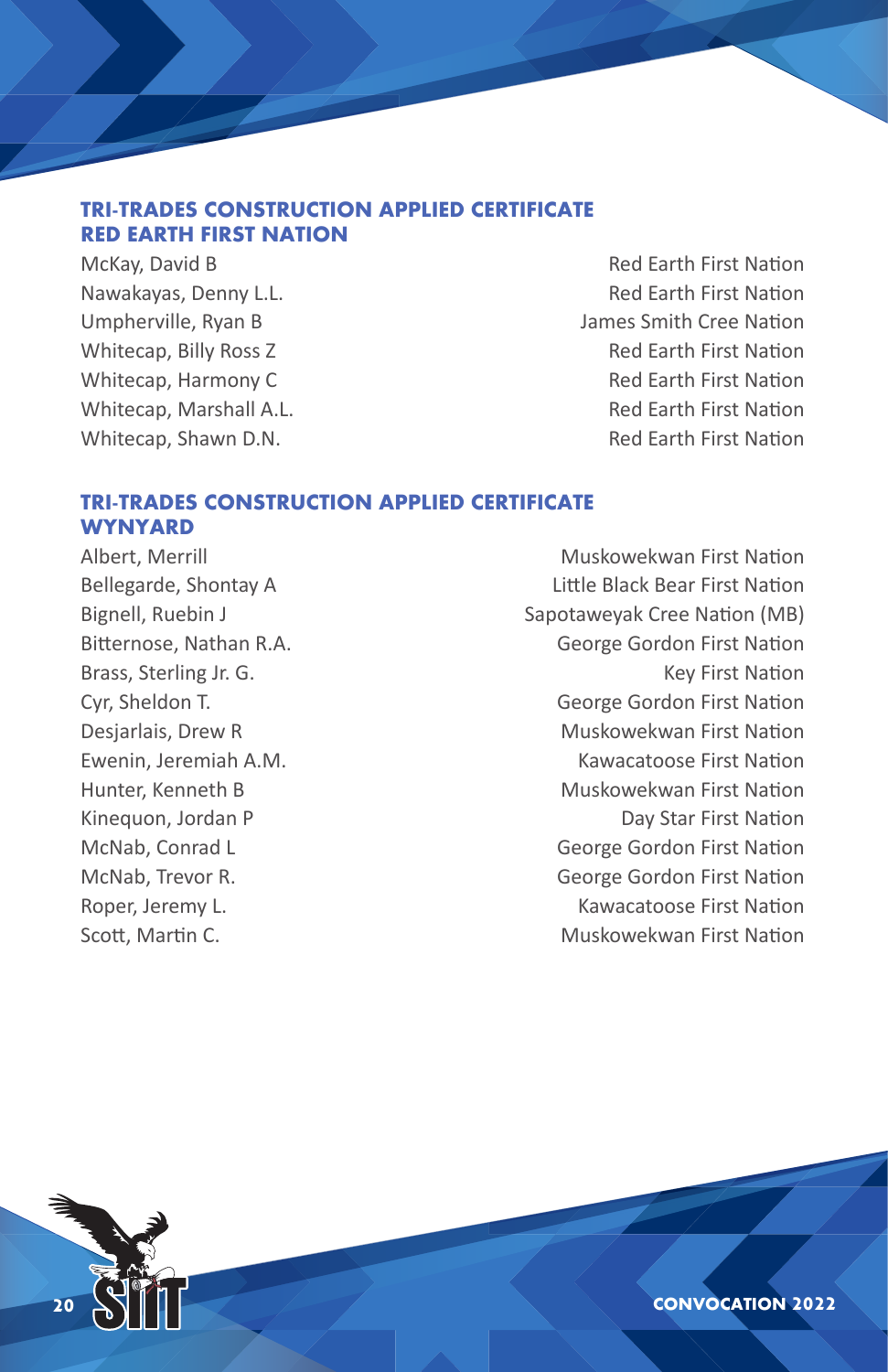#### **WELDING APPLIED CERTIFICATE REGINA**

Bunn, Amanda M Birdtail Sioux Dakota Nation (MB)

Cyr, Alexander A **Pasqua First Nation** Genaille, Shaquille W Cote First Nation Laliberte, Tyrese M.L. **Regional Community** Control of the Reginal Reginal Regional Regional Regional Regional Regional Regional Regional Regional Regional Regional Regional Regional Regional Regional Regional Regional Reg Lumberjack, Michelle L Kinistin Saulteaux Nation Oochoo-Manitopyes, Raylene H Muskowekwan First Nation

### **2022 HONOURABLE MENTION TRADES & INDUSTRIAL**

**CARPENTRY JOURNEY PERSON**

Dustyhorn, Stuart T The Communisties of the Kawacatoose First Nation



**CONVOCATION 2022 21**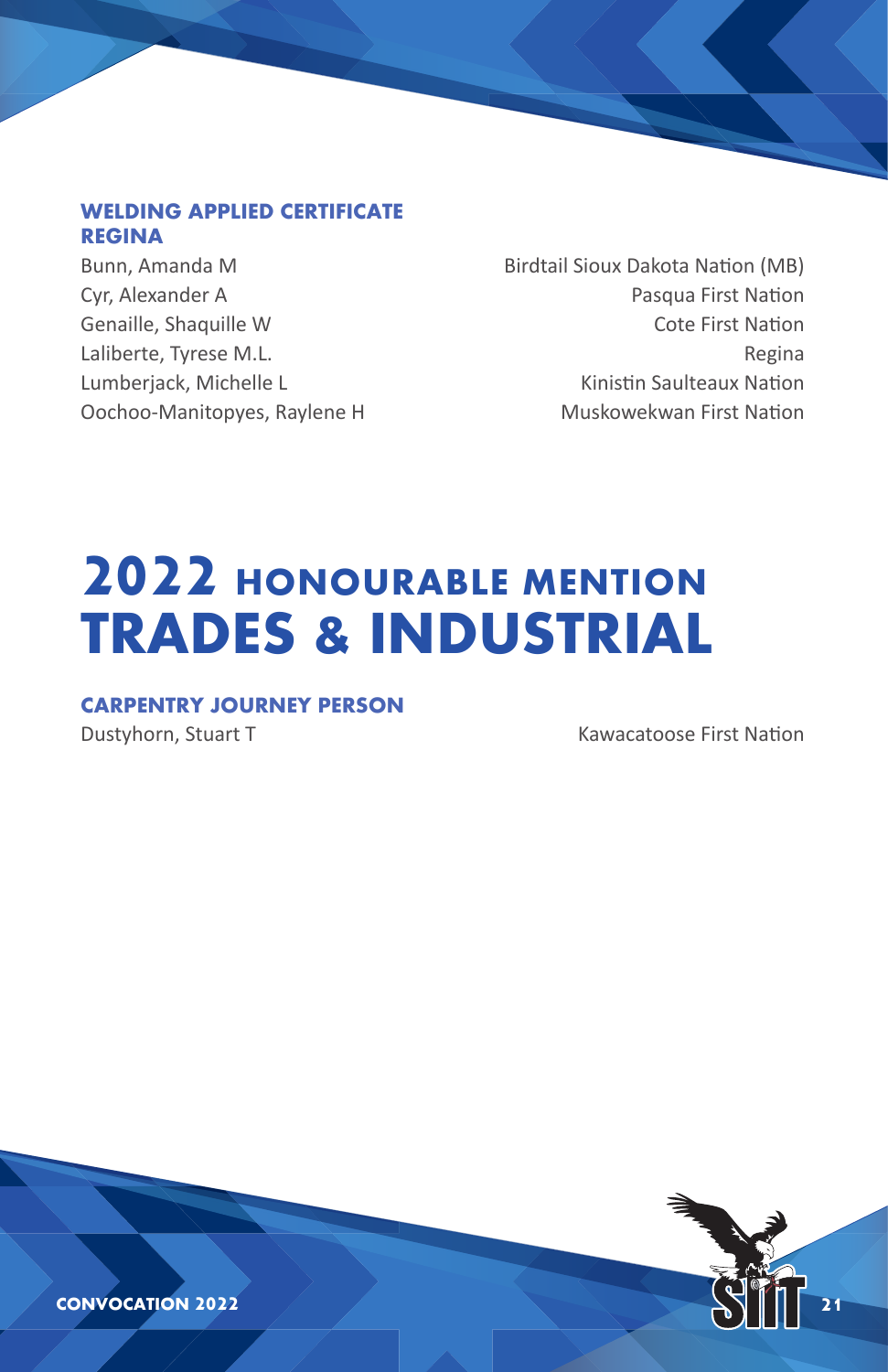# **2022 GRADUATES ADULT BASIC EDUCATION**

**SOME STUDENTS LISTED ARE EXPECTED TO GRADUATE UPON COMPLETION AND CONFIRMATION OF ACADEMIC REQUIREMENTS.**

#### **ADULT 12 DIPLOMA REGINA**

Crowe, Chance Remy **Piapot First Nation** Dillon, Gabriel P **Piapot First Nation** Eashappie, Iona A Carry the Kettle First Nation George-Peepeetch, Tianna-Lee Zagime Anishinabek (Sakimay First Nations) Hunter, Janice L. **Muskowekwan First Nation** Keshane, Jayden E Keeseekoose First Nation Kyplain, Mason M Yellow Quill First Nation Mason, Trishia L Waywayseecappo First Nation (MB) Natewayes, Roland MN Peter Ballantyne Cree Nation Ryder, Donnelly S<br>
Standing Buffalo Dakota Nation Watson, Mervin Carry the Kettle First Nation Worme, Clint J **Kawacatoose First Nation** 

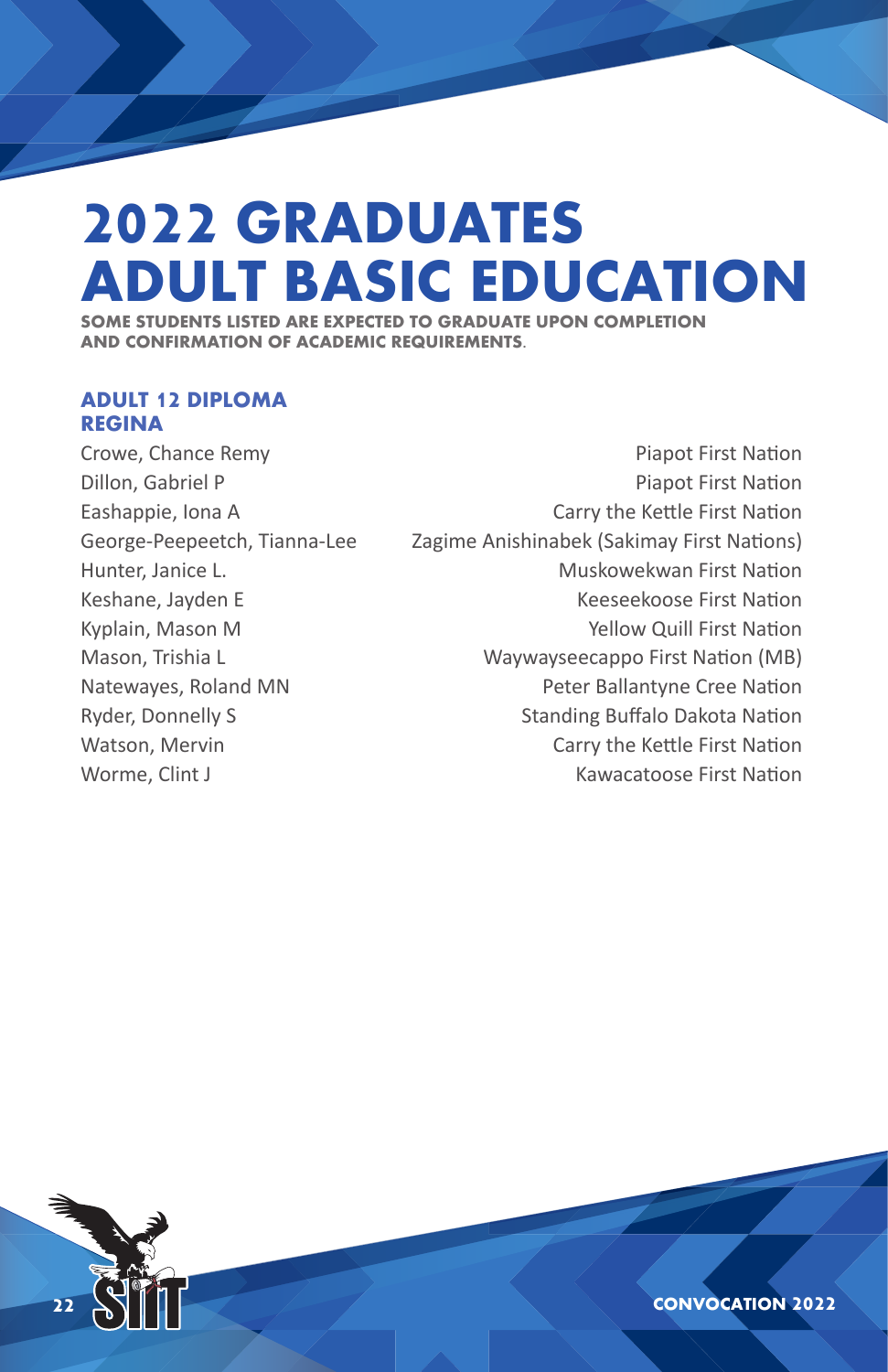#### **ADULT 12 DIPLOMA SASKATOON A**

Alcrow, Christine A Saskatoon and Alcrow Saskatoon and Saskatoon and Saskatoon and Saskatoon and Saskatoon and Saskatoon and Saskatoon and Saskatoon and Saskatoon and Saskatoon and Saskatoon and Saskatoon and Saskatoon and Baldhead, Charlotte M Communication Communication Charlotte M Communication Charlotte M Bear, Dakota K Whitecap Dakota First Nation Bird, Quentin T The Saddle Lake Cree Nation (AB) Bruno, Shari D Waterhen Lake First Nation Bunnie, Nikita M Communication Communication Communication Communication Communication Communication Fox, Jasmine EA Mosquito-Grizzly Bear's Head Lean Man First Nation Gardippi, Thalia F Sturgeon Lake First Nation Hunter, Desiree LL Muskowekwan First Nation Kahpeaysewat, Kurt S<br>
Moosomin First Nation Kittiekaywinnie, Janis Yellow Quill First Nation Knight, Alexandria JA George Gordon First Nation Lewis, Jade M. George Gordon First Nation Lightfoot, Aidan RD Moosomin First Nation Lumberjack, Riley T **Kinistin Saulteaux Nation** McCallum, Tia-Ashley B Peter Ballantyne Cree Nation Mecas, Marie L Waywayseecappo First Nation (MB)



**CONVOCATION 2022 23**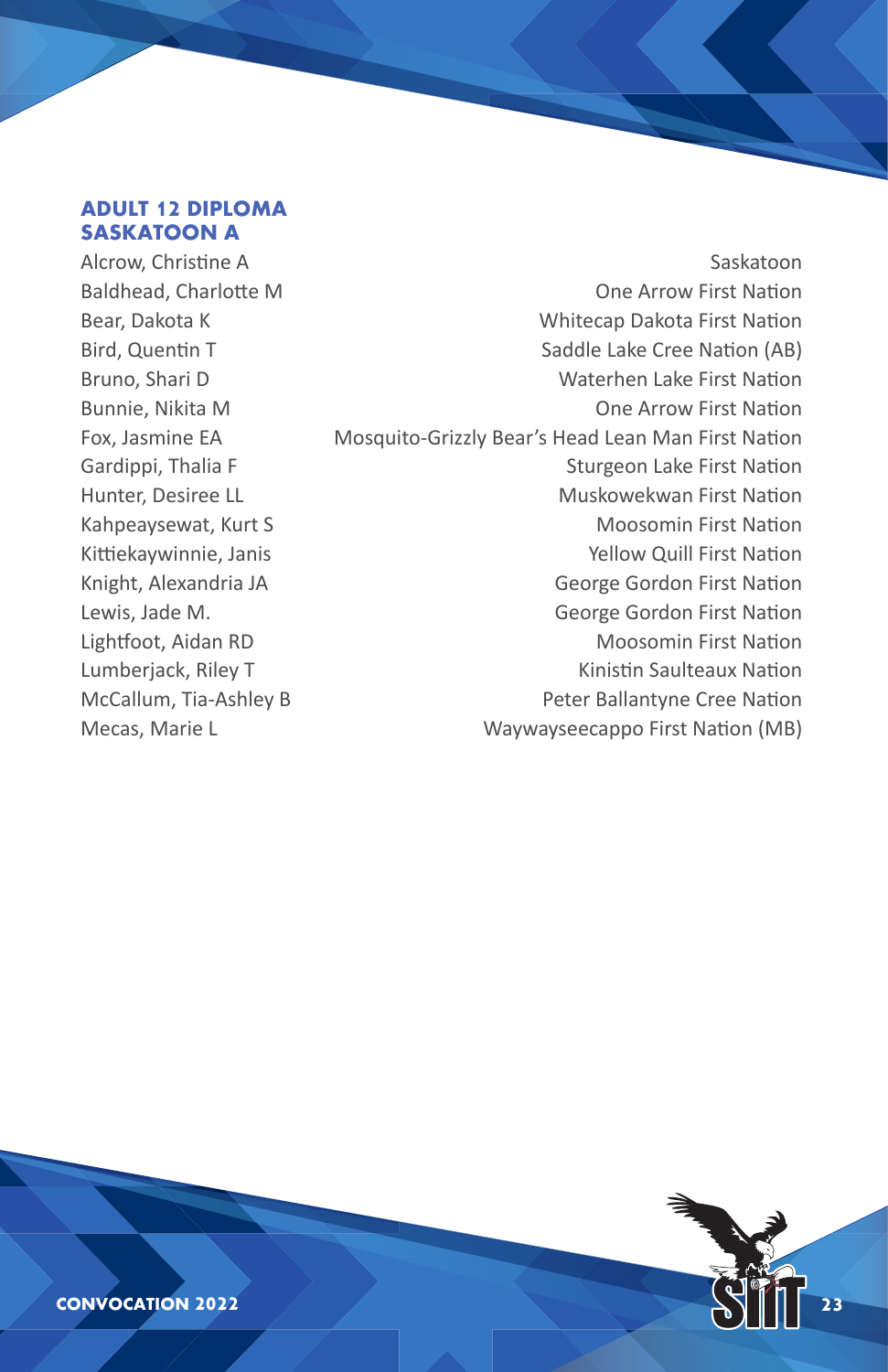#### **ADULT 12 DIPLOMA SASKATOON B**

Moccasin, Caitlin J Saulteaux First Nation Morin, Tristan A **Yellow Quill First Nation** Musqua, Desiree J Cote First Nation Nagy, Deanna L. Saskatoon and the same state of the same state of the Saskatoon state of the Saskatoon state of the Saskatoon state of the Saskatoon state of the Saskatoon state of the Saskatoon state of the Saskatoon stat Paquachan, Kristin M Fishing Lake First Nation Pinacie-Bigsky, Sarah DR Muskowekwan First Nation Pine, Tyler N Serpent River Rabbitskin, Margo D Big River First Nation Severight, Christa E Yellow Quill First Nation Spracklin, Jessica LM **Metis Nation - Saskatoon** Squirrel, Brittany AM The Common Section of Mellow Quill First Nation Starblanket, Brook S. Ahtahkakoop Cree Nation Stone, Jordan J Whitecap Dakota First Nation Strongarm, Sanford D **Kawacatoose First Nation** Thomas, Kyra B Sweetgrass First Nation Whitehawk, Hailey A. Cote First Nation

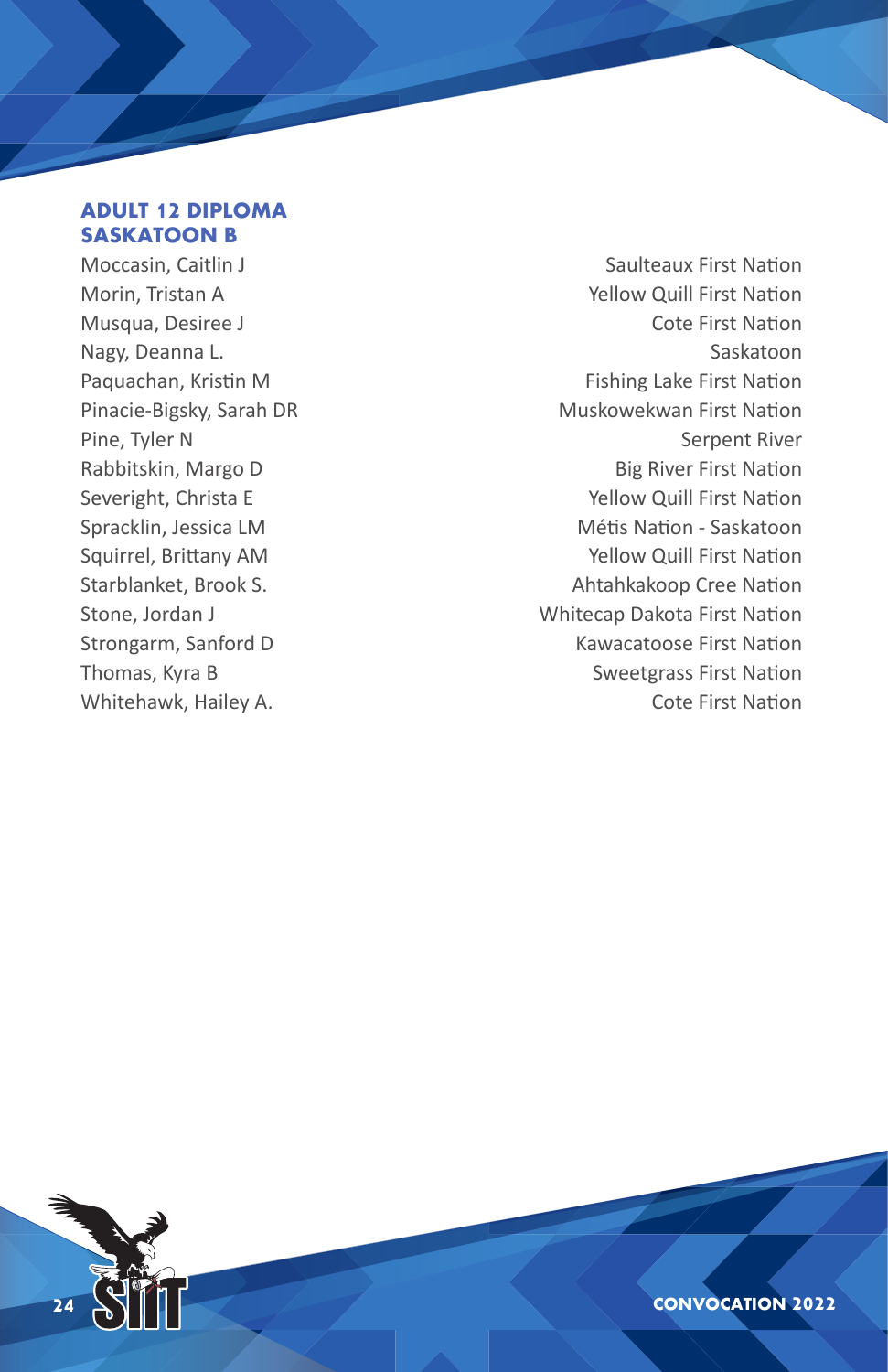#### **ADULT 12 DIPLOMA PRINCE ALBERT**

Ballantyne-McGinnis, Karlee M **Charlace Contract Contract Contract** Opaskwayak Cree Nation (MB)

#### **ADULT 12 DIPLOMA BIG RIVER FIRST NATION**

Bloomfield, Kendra R Peter Ballantyne Cree Nation Halkett, Katrina R Montreal Lake Cree Nation Hardlotte, Ambrose RE **All and Solution** James Smith First Nation Jobb, Dinah L Peter Ballantyne Cree Nation Lidguerre, Martine C Prince Albert Mantee, Andrea M Piapot First Nation McCallum, Kerry L<br>
Peter Ballantyne Cree Nation Mckenzie, Xandria L<br>
Lac La Ronge Indian Band Morin, Rolanda D. Birch Narrows First Nation Pedersen, Malia RD Yellow Quill First Nation Peekeekoot, Chelsea T Big River First Nation Sandypoint, John J Sandypoint, John J Sewap, Noreen A Peter Ballantyne Cree Nation Wright, Kalea A **Kawacatoose First Nation** 

Durocher, Jeremy R Pelican Lake First Nation Jimmy, Kale H Saulteaux First Nation McAdam, Candace S Big River First Nation Netmaker, Danita J Big River First Nation Nicks, Savannah RD Onion Lake Cree Nation Rabbitskin, Miranda T Big River First Nation Smallboy, Robin B Big River First Nation Turner, Courtney RT **Big River First Nation** Turner, Samantha L<br>
Big River First Nation Willetts, Harlee T **Peter Ballantyne Cree Nation** 

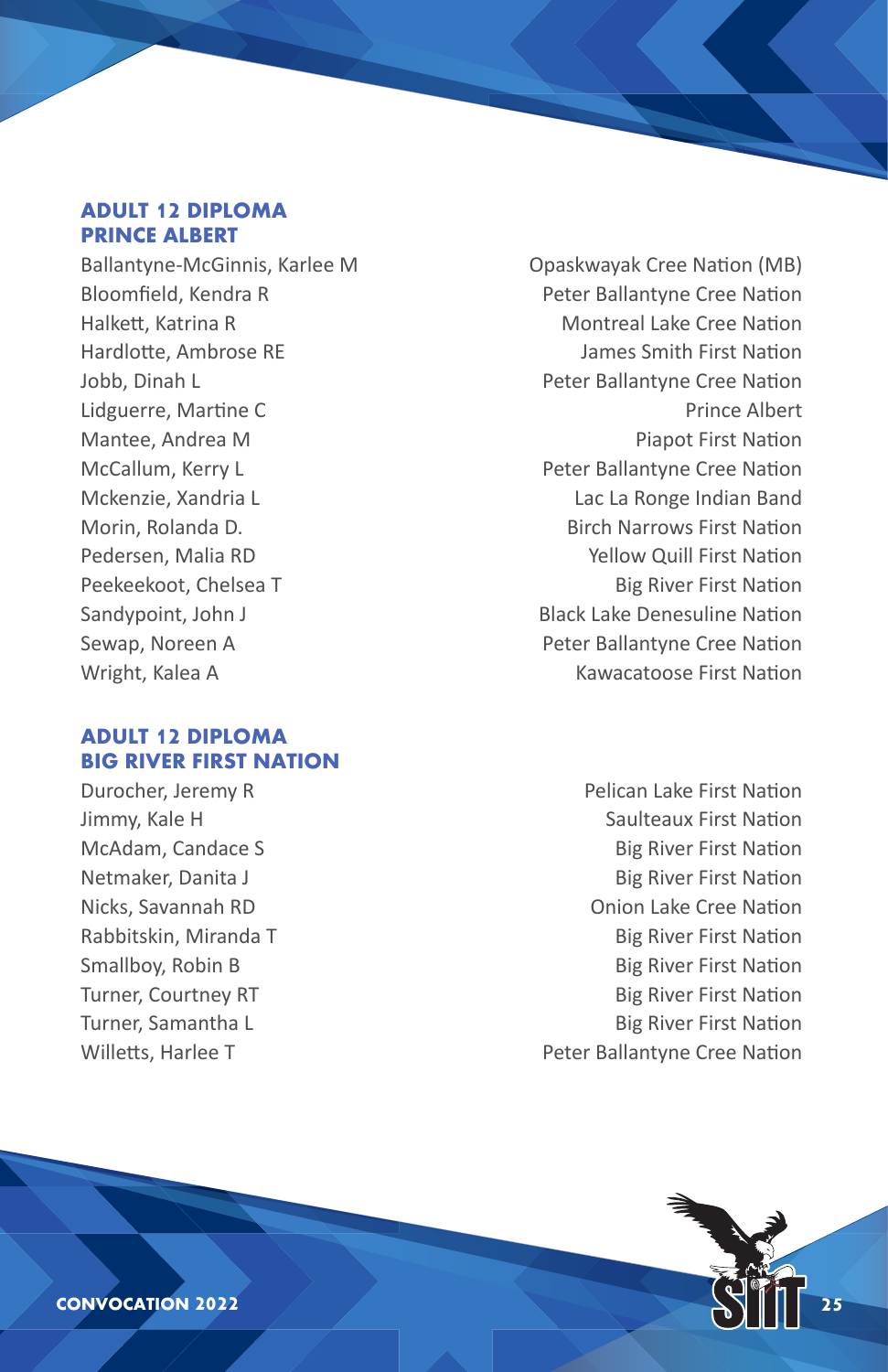#### **ADULT 12 DIPLOMA BUFFALO RIVER DENE NATION**

#### **ADULT 12 DIPLOMA LA RONGE**

#### **ADULT 12 DIPLOMA WOLLASTON LAKE**

Bekkattla, Kerry L<br>
Clearwater River Dene Nation Billette, Amber C<br>
Buffalo River Dene Nation Billette, Dana L<br>
Buffalo River Dene Nation Billette, Dinah L Buffalo River Dene Nation Chinalquay, Rachel E **Buffalo River Dene Nation** Choalquay, Wendi C **Buffalo River Dene Nation** Dore, Jenelle M Buffalo River Dene Nation Nezcroche, Nora C<br>
Buffalo River Dene Nation Sylvestre, Diana L Buffalo River Dene Nation Sylvestre, Steven R.G. The Steven R.G. And Steven Buffalo River Dene Nation Wolverine, Barrie English River First Nation

Charles, Shaylyne D Lac La Ronge Indian Band Halkett, Burton T Lac La Ronge Indian Band Mirasty, Darcy I Lac La Ronge Indian Band Ross, Bradley JT **Ross**, Bradley JT **Ross**, Bradley JT Sanderson, Braeden J Lac La Ronge Indian Band

Dzeylion, Margaret A Hatchet Lake Denesuline Nation Hansen, Ronna M Hatchet Lake Denesuline Nation Joseyounen, Teanna A Hatchet Lake Denesuline Nation Kkailther, Lena R **Kailther, Lena R** Hatchet Lake Denesuline Nation Tsannie, Rose M Hatchet Lake Denesuline Nation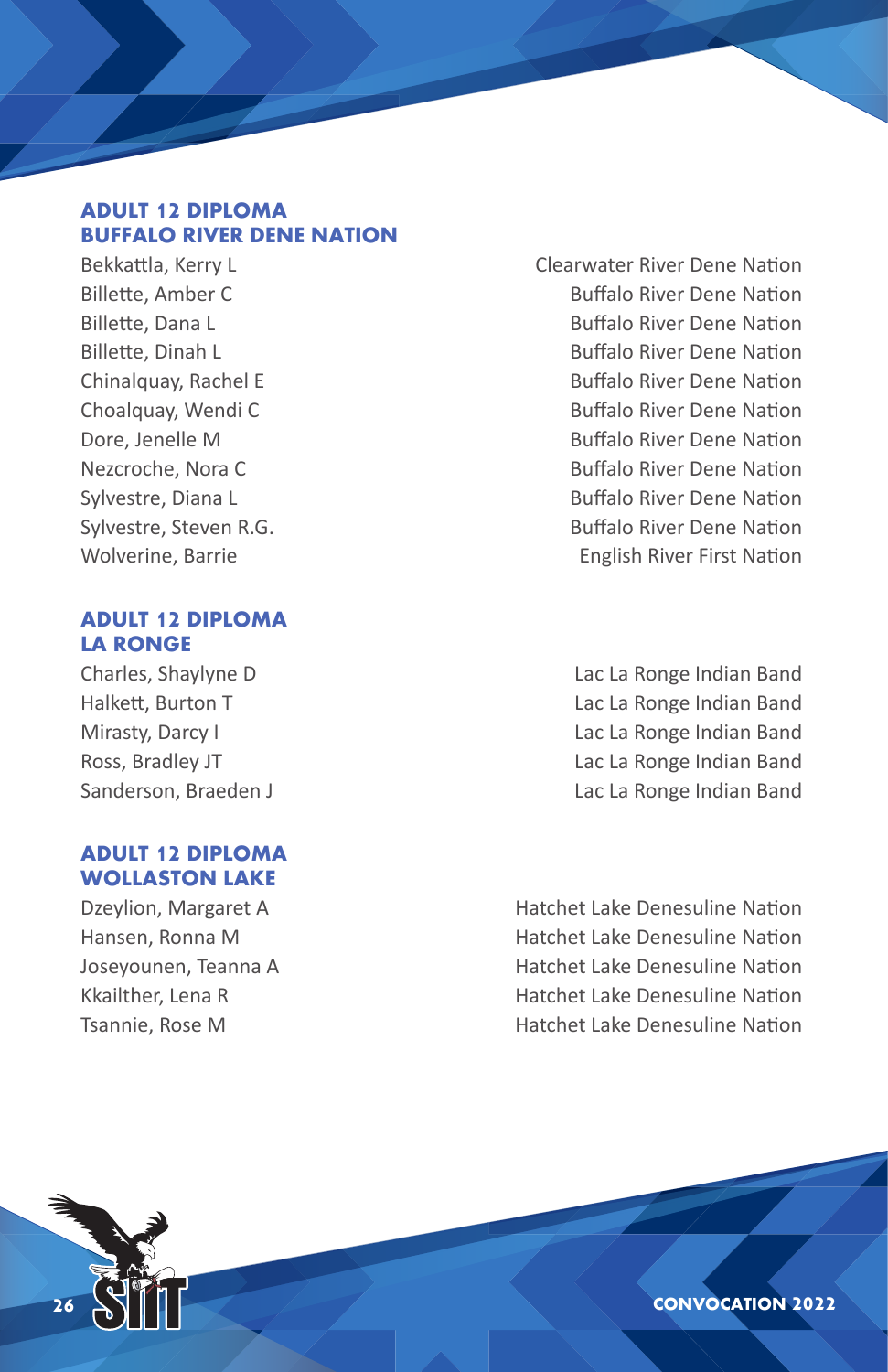## **2022 GRADUATES POST-SECONDARY**

**SOME STUDENTS LISTED ARE EXPECTED TO GRADUATE UPON COMPLETION AND CONFIRMATION OF ACADEMIC REQUIREMENTS.**

#### **BUSINESS DIPLOMA REGINA**

Baldhead, Dusty R Committee Committee Committee Committee Committee Committee Committee Committee Committee Co Bear, Emerson J **Peter Ballantyne Cree Nation** Bird, Jared WJ George Gordon First Nation Bruneau, Janelle A **Métis Nation** Cook, Pierre E Yellow Quill First Nation Crowe, Terra L. *(Distinction)* Muscowpetung First Nation Field, Laura J Métis Nation Gordon, Melissa C **Muskowekwan First Nation** Gosselin, Destiny R *(Distinction)* Reginal Reginal Reginal Reginal Reginal Reginal Reginal Reginal Reginal Reginal Reginal Reginal Reginal Reginal Reginal Reginal Reginal Reginal Reginal Reginal Reginal Reginal Reginal Re Kinequon, Raynee L.D. **Day Star First Nation** Lavallee, Tanya L Piapot First Nation McNab, Nowell L.M. *(Great Distinction)* George Gordon First Nation Nelson, Rosalind G *(Distinction)* White Bear First Nation Papequash, Destiny D George Gordon First Nation Ross, Amber D. *(Distinction)* Peepeekisis First Nation Thomas, Kimowan **Big River First Nation** Big River First Nation Thomson, Caitlyn M Carry the Kettle First Nation Walker, Misty R *(Distinction)* Muscowpetung First Nation

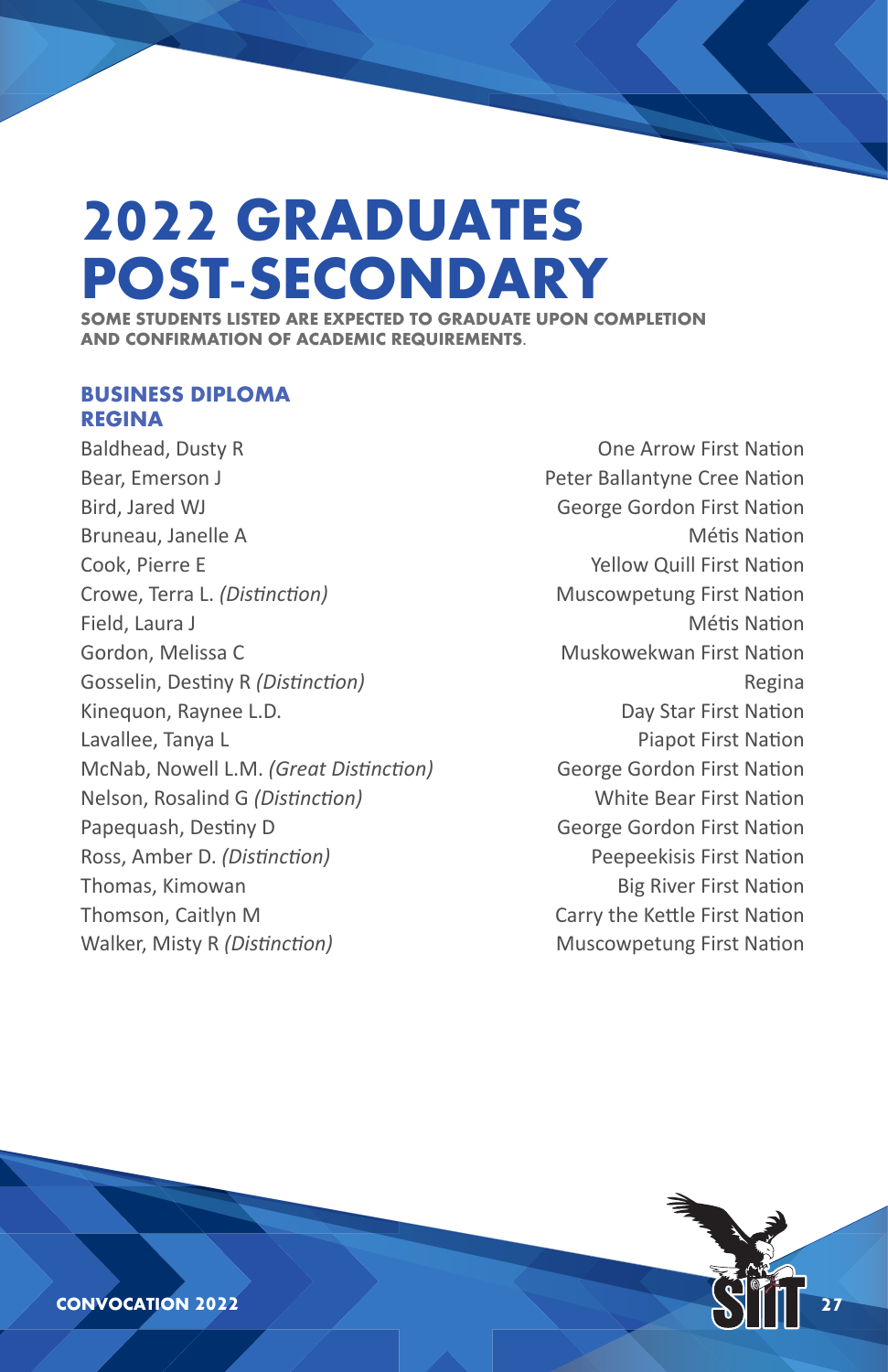#### **BUSINESS CERTIFICATE REGINA**

Aden, Abshir M Regina Amyotte, Doris P **Black Lake Denesuline Nation** Bear, Leslee M Ochapowace First Nation Buffalo Calf, Tiffany E Okanese First Nation Campeau, Joshua M **Muskowekwan First Nation** Firtana, Satarrah L.V. Muskowekwan First Nation Gaddie, Nicole Cowessess First Nation Gamble, Nathan E (*Great Distinction)* Beardy's & Okemasis Cree Nation Josdal, Veronica J. (*Distinction)* Standing Buffalo First Nation Lorenz, Timothy J (*Distinction)* Black Lake Denesuline Nation Petrowsky, Tasmin D (*Great Distinction)* Cowessess First Nation Taniskishayinew, Allysha R.E. Yellow Quill First Nation Ulmer, Aiden M.J. Matter and Metric Controller and Metric Matter Metric National Metric National Metric Nation Wapegan-LeCaine, Lakota A Wood Mountain First Nation Windigo, Dale C<br>
Muskowekwan First Nation Worme, Chelsey **Muscowpetung First Nation** Yuzicappi, Larissa A Standing Buffalo First Nation

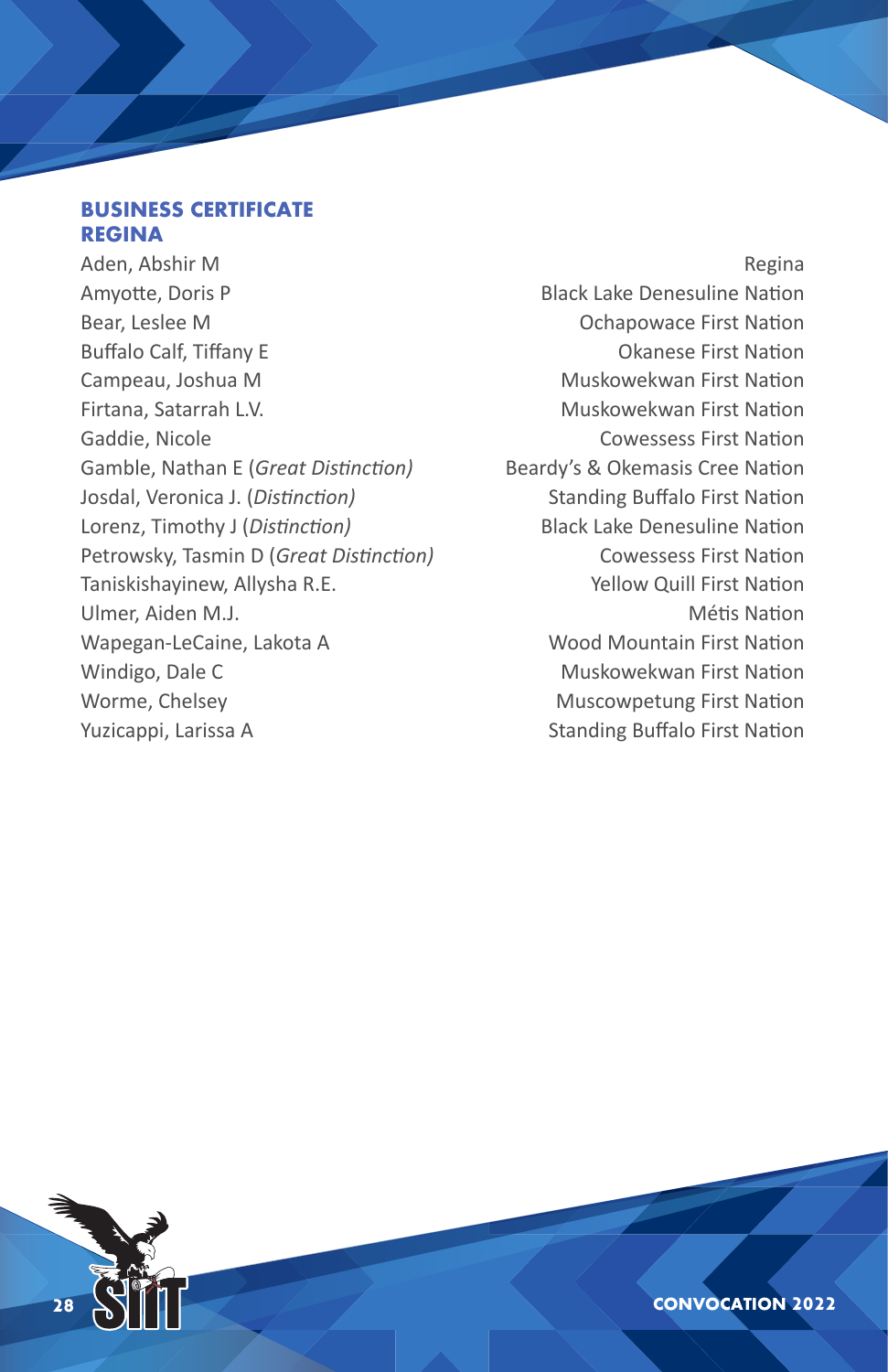#### **BUSINESS CERTIFICATE SASKATOON**

**Cote, Symone E** Cote First Nation Crain-Ross, Luke A *(Great Distinction)* Muskoday First Nation Daniels, Evan B Cone Arrow First Nation Dreaver, Delbert B. Big River First Nation Isbister, Kristen Ahtahkakoop Cree Nation Lachance, Sylvia M *(Great Distinction)* Flying Dust First Nation Levesque-Osiowy, Lisa *(Distinction)* Lower Nicola (BC) Lumberjack, Brendon T Kinistin Saulteaux Nation Metsikassus, Ambrose N. Little Red River Cree Nation (AB) Morrissette, Justine L. Muskeg Lake Cree Nation Nippi-Thirsk, Hunter W Kinistin Saulteaux Nation Noon, Brittany SR Thunderchild First Nation Pelletier, Kristan L *(Distinction)* Cowessess First Nation Rabbitskin, Kayla R *(Distinction)* Attawapiskat First Nation Shingoose, Raven M.S. Cote First Nation Venne, Barbara M *(Great Distinction)* Muskeg Lake Cree Nation

#### **BUSINESS CERTIFICATE PRINCE ALBERT**

Anderson, Jennie K Prince Albert Arcand, Jordan M *(Great Distinction)* Muskeg Lake Cree Nation Ballantyne, Trevor G **Peter Ballantyne Cree Nation** Buck, Kevin L **Buck, Kevin L Buck, Kevin L COPAS** Clarke, Perry P **Peter Ballantyne Cree Nation** Dussion, Chloe K Cumberland House Cree Nation McGillivary, Richard T **Prince Albert** Prince Albert Seeseequasis, Carla D *(Distinction)* Beardy's & Okemasis Cree Nation

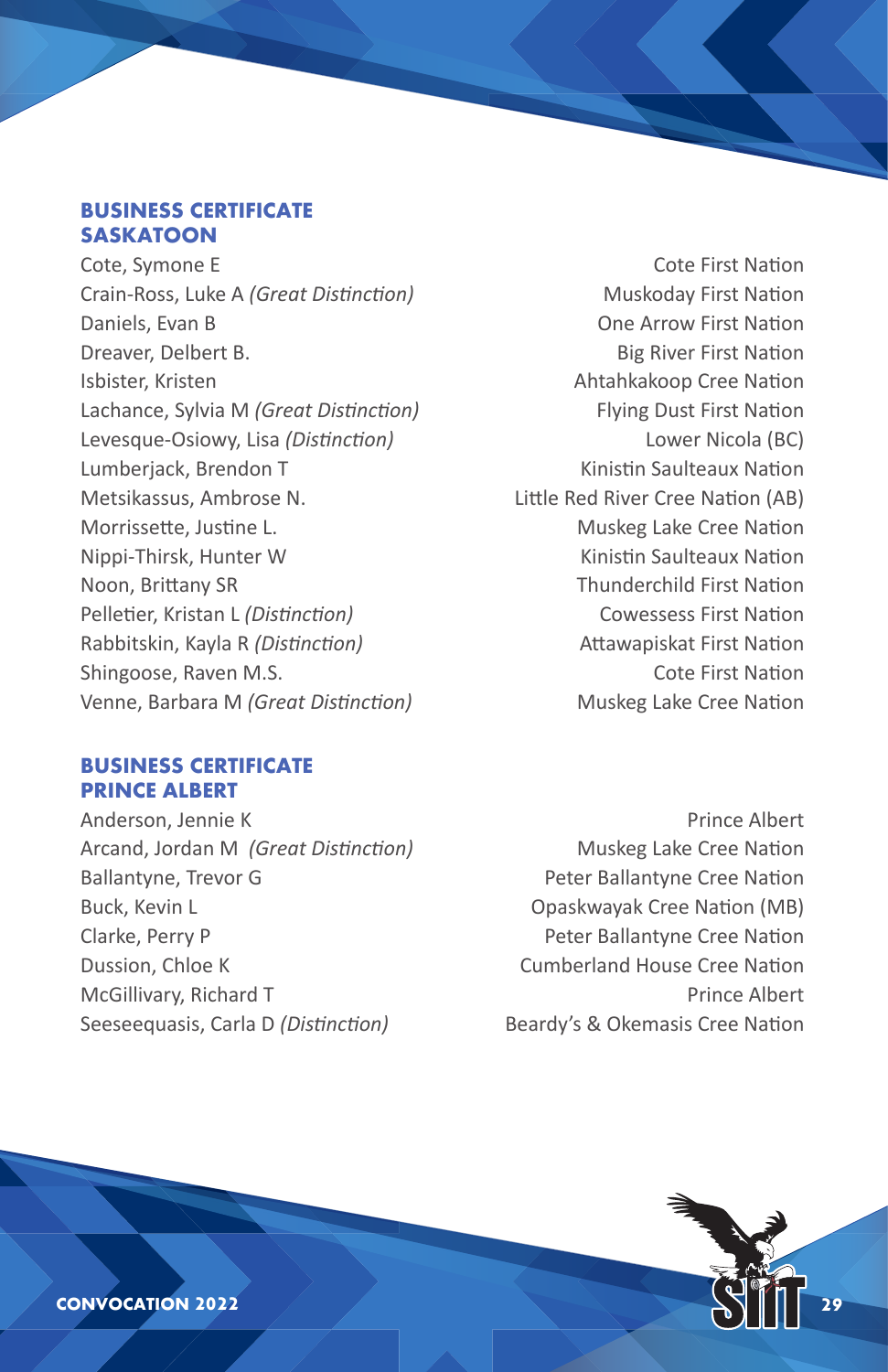#### **MENTAL HEALTH AND WELLNESS DIPLOMA REGINA**

Belanger-Racette, Brianna P (*Great Distinction*) Ochapowace First Nation Boucher, Jennae G (*Distinction*) and the control of the Métis Nation Métis Nation Caldwell, Sarah J. (*Great Distinction)* Cote First Nation Chartrand, Mia M.C. (*Distinction)* Standing Buffalo Dakota Nation Dieter, Nicole A. Peepeekisis First Nation Eashappie, Talisa Carry the Kettle First Nation Fox, Isabelle E **Fox, Isabelle E Contact Cree Nation Contact Cree Nation** Hinsburg, Cindy M **Metric Contract Contract Contract Contract Contract Contract Contract Contract Contract Contract Contract Contract Contract Contract Contract Contract Contract Contract Contract Contract Contract Contrac** James, Terri-lynn A.M. (*Distinction)* God's Lake First Nation John, Jade S. Kawacatoose First Nation Knebush, Amanda D Pheasant Rump Nakota First Nation Machiskinic, Nydea M. (*Great Distinction)* Kawacatoose First Nation Netowayasin, Olivia D Yellow Quill First Nation Okeeweehow, Amanda J (Distinction) Muscowpetung First Nation O'Keeweehow, Robyn G and Muscowpetung First Nation Oochoo, Shawna R (*Distinction)* George Gordon First Nation Pratt, Melanie D George Gordon First Nation Sangwais, Sherelle R Zagime Anishinabek (Sakimay First Nations)

Windigo, Jordan P **Muskowekwan First Nation** Muskowekwan First Nation

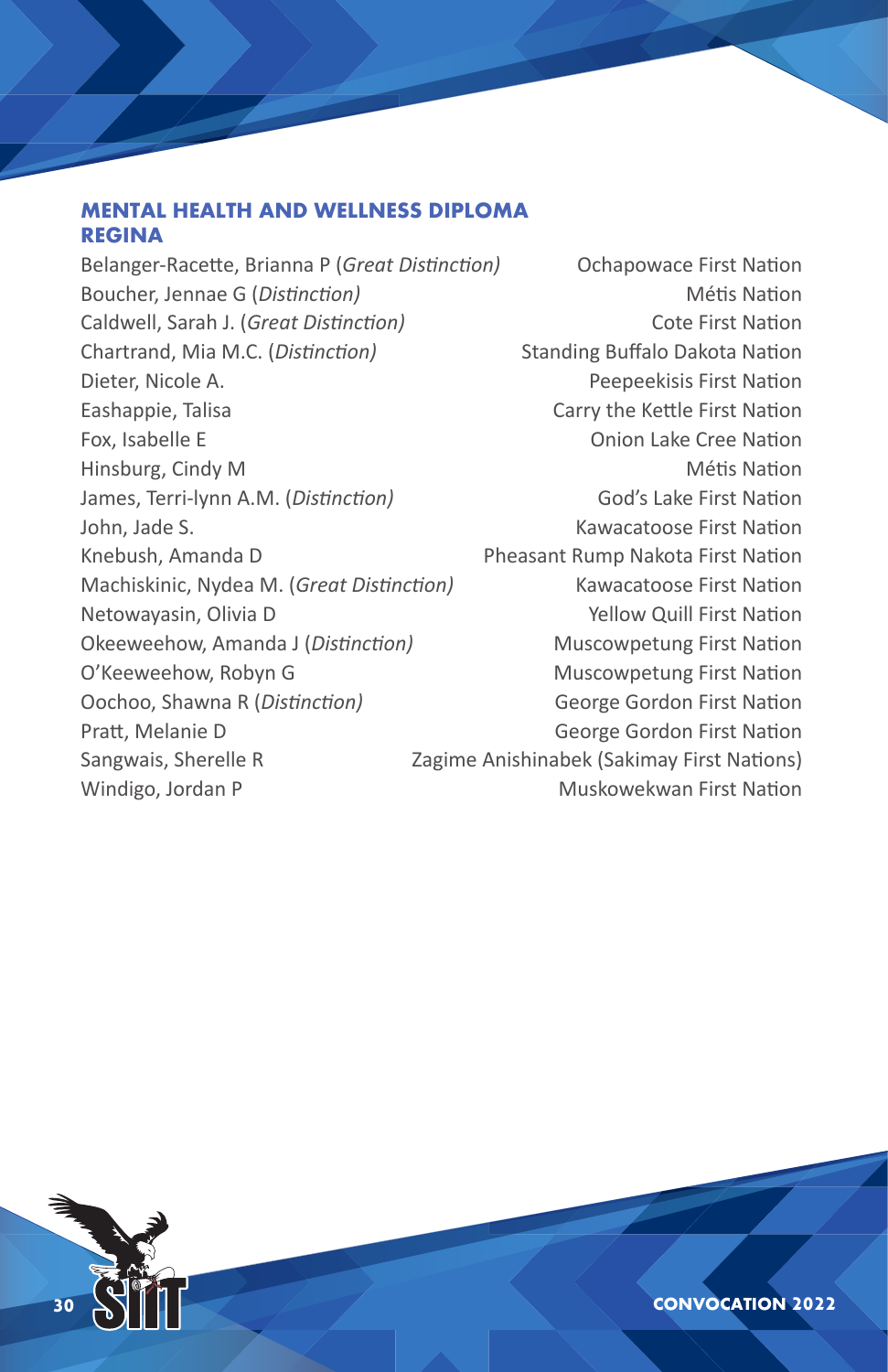#### **MENTAL HEALTH AND WELLNESS DIPLOMA SASKATOON**

Desjarlais, Kelsey CM **Muskowekwan First Nation** Dillon, Charlene D Onion Lake Cree Nation Forrest, Joshua A (*Great Distinction*) Saskatoon Mack, Bre-ann L Cowessess First Nation McDermott, Lisa S. Muskoday First Nation McDonald, Destinee M Fond Du Lac Denesuline First Nation Morris, Alexandra D Saskatoon Number of Saskatoon Saskatoon Saskatoon Saskatoon Saskatoon Saskatoon Saskatoon Natomagan, Kyra J Lac La Ronge Indian Band Opoonechaw, Randeen S.D. James Smith Cree Nation Sewap, Shayna A **Peter Ballantyne Cree Nation** Sinclair, Sharon L **James Smith Cree Nation** Venn, Connie M Lac La Ronge Indian Band Wapass, Fatima G Thunderchild First Nation Woodward, Crystal D **Métis Nation** Métis Nation

#### **INFORMATION TECHNOLOGY SUPPORT SPECIALIST CERTIFICATE SASKATOON**

Ali, Saad Saskatoon Saskatoon Saskatoon Saskatoon Saskatoon Saskatoon Saskatoon Saskatoon Alonzo, Chester J Saskatoon Saskatoon Saskatoon Saskatoon Saskatoon Saskatoon Saskatoon Saskatoon Saskatoon Sa Bear, Dion JR Big Island Lake Cree Nation Bird, Marcia A Lac La Ronge Indian Band Bird, Tonisha E **Montreal Lake Cree Nation** Leibel, Ryan LC (*Great Distinction)* Ochapowace First Nation Mighton, Kyle J (*Great Distinction*) and the Metric Metric Metric Nation Murphy-Sandypoint, Nathan T.O. Black Lake Denesuline Nation Omani, Shelby R. (*Great Distinction)* Ahtahkakoop Cree Nation Tietz, Nathan W (*Great Distinction)* Métis Nation Tipewan, Shelby-Rae (*Distinction)* Witchekan Lake First Nation Williams, Joseph S (*Great Distinction)* Ahtahkakoop Cree Nation Workman, Jesse J **Métis Nation** New Yorkman, Jesse J

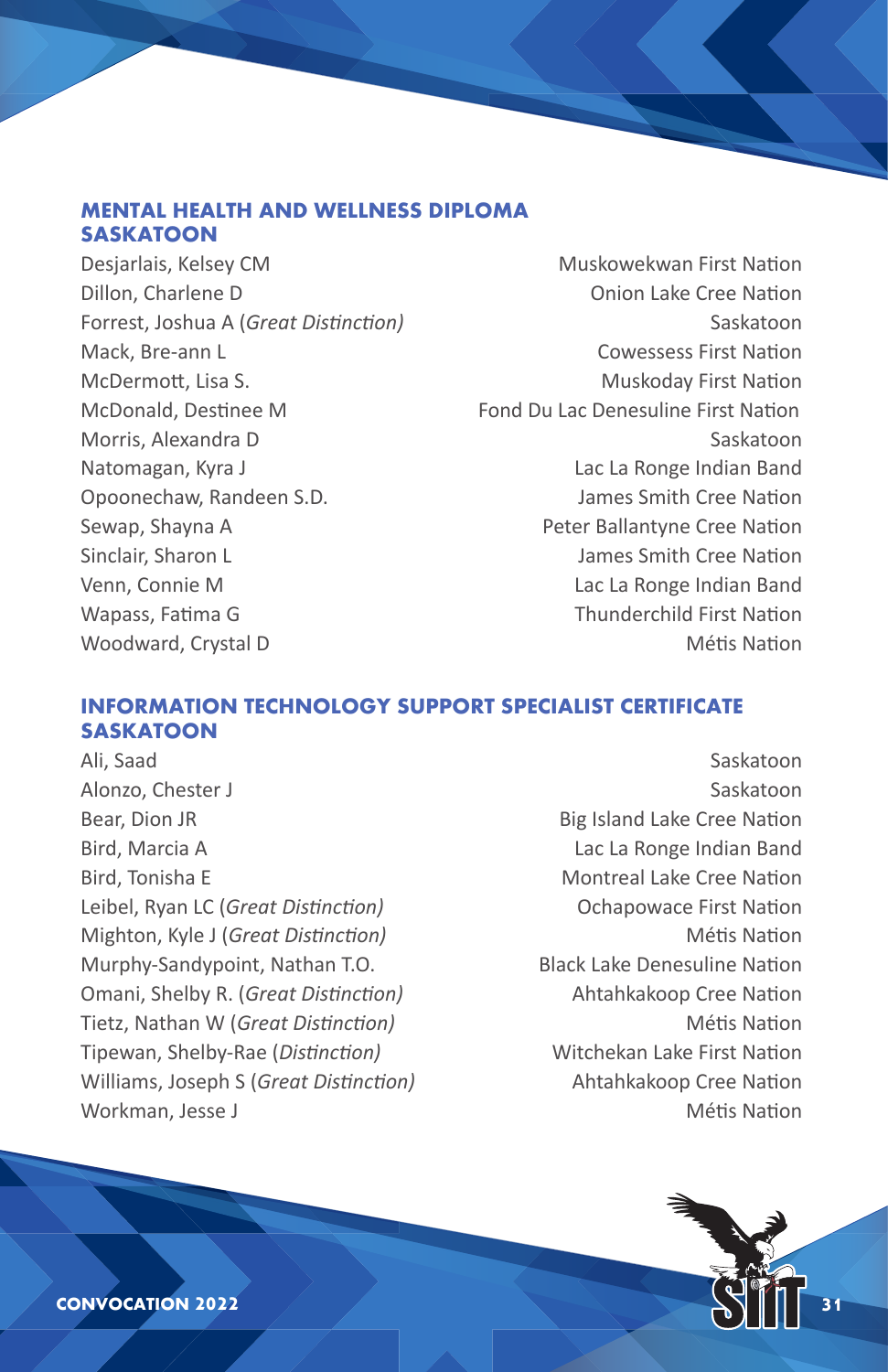#### **HEALTH CARE AIDE CERTIFICATE SASKATOON**

Albert, Graci S.L. Sweetgrass First Nation Boyd, Laine M. Canoe Lake Cree First Nation Bugler, Tyra-Lynn M.L. **Red Pheasant Cree Nation** Daniels, Margaret T.F. (*Great Distinction)* Lac La Ronge Indian Band Durocher, Cheyenne D Canoe Lake Cree First Nation Fiddler, Rochelle T.M. Waterhen Lake First Nation Urban, Jennifer M **Asquith** 

**HEALTH CARE AIDE CERTIFICATE PRINCE ALBERT**

Gamble-Morin, Shataya C.W. Beardy's & Okemasis Cree Nation Isbister, Courtney F **Ahtahkakoop Cree Nation** McCallum, Melanie G and Métis Nation Morin, Hillary J *(Distinction)* Peter Ballantyne Cree Nation Sayazie, Heather R **Black Lake Denesuline Nation** Thomas, Marlena M.T. Peter Ballantyne Cree Nation Whitehead, Taylor M James Smith Cree Nation

#### **MIYOSKAMIN: INNOVATION & ENTREPRENEURSHIP APPLIED CERTIFICATE SASKATOON**

Charles, Lindsea M. Lac La Ronge Indian Band Gerard, Kal R Sturgeon Lake First Nation Kennedy, Clara C **Rightson** Clare Controller Controller Controller Little Pine First Nation McIntyre, Abraleigh R.N. English River First Nation McIntyre, Scott E.D. English River First Nation Merasty, Rhys J. Kahkewistahaw First Nation Moccasin, Caitlin J.N. Saulteaux First Nation Morin, Vanessa J.M. English River First Nation Morningchild, Janessa J Makwa Sahgaiehcan First Nation Pooyak, Calvin Sweetgrass First Nation Sweetgrass First Nation Southwind, Sky M New Yellow Quill First Nation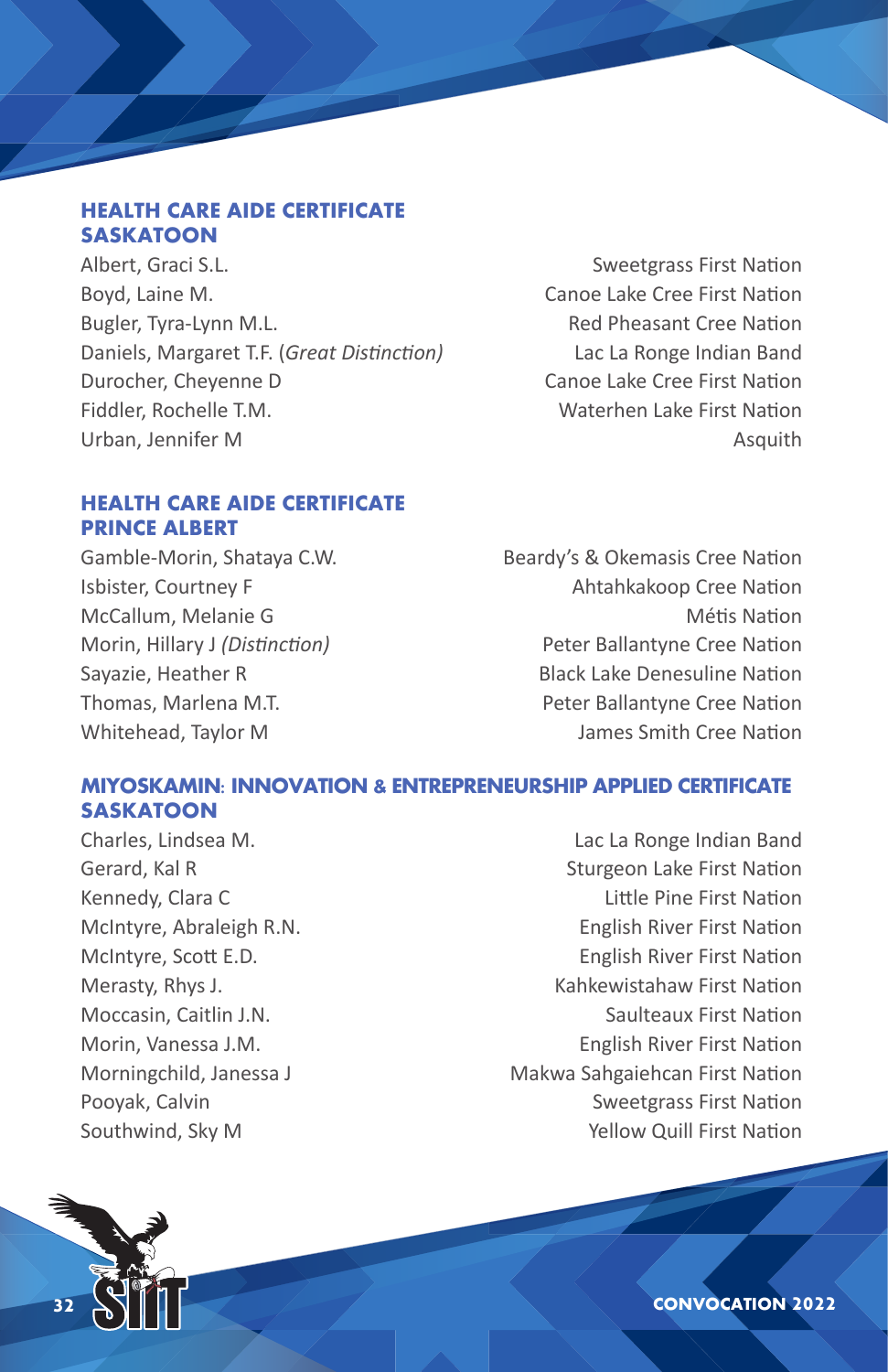You Did It! *Congratulations on graduating from the* SASKATCHEWAN INDIAN INSTITUTE OF TECHNOLOGIES **CLASS OF 2022**

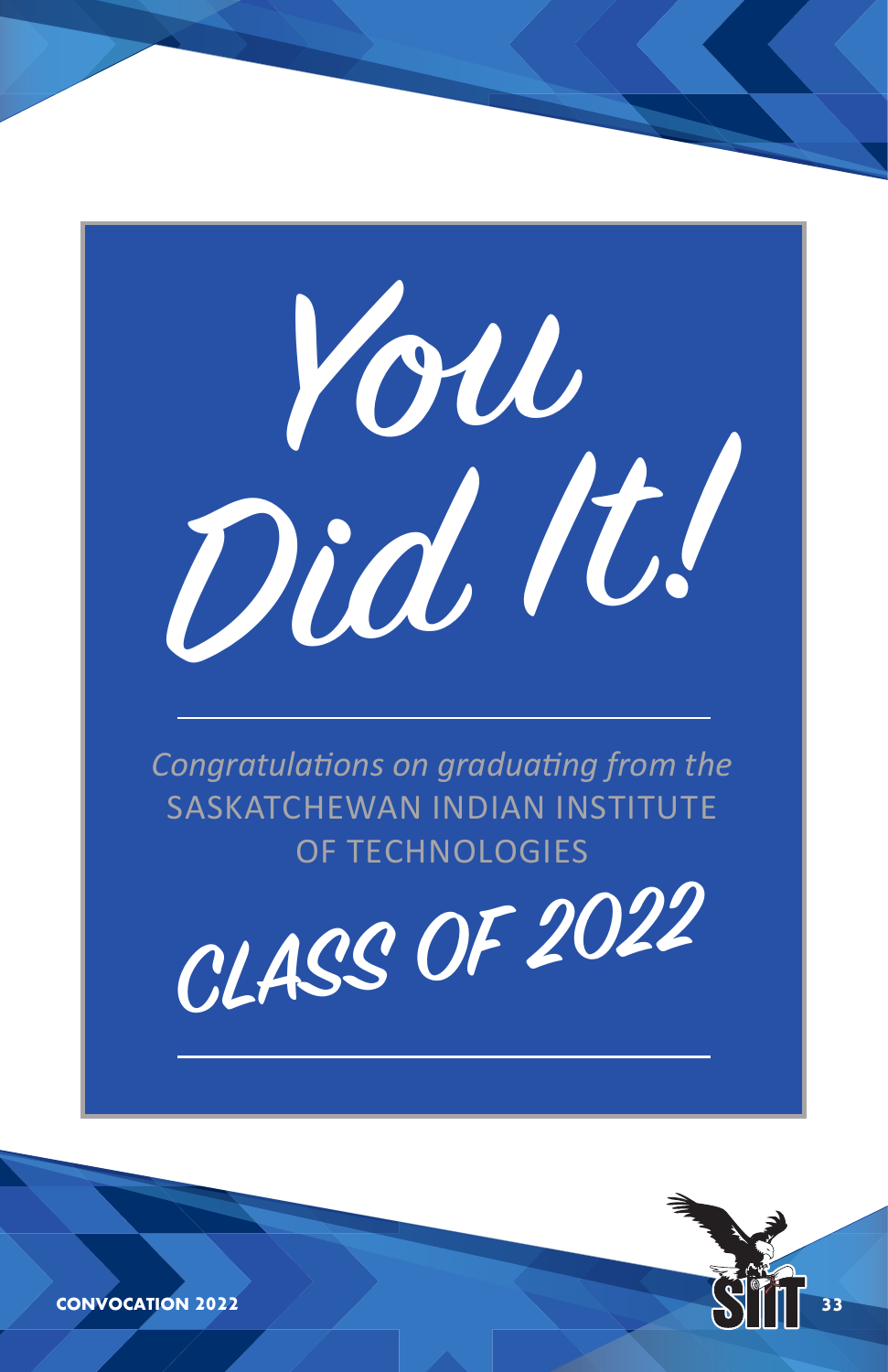